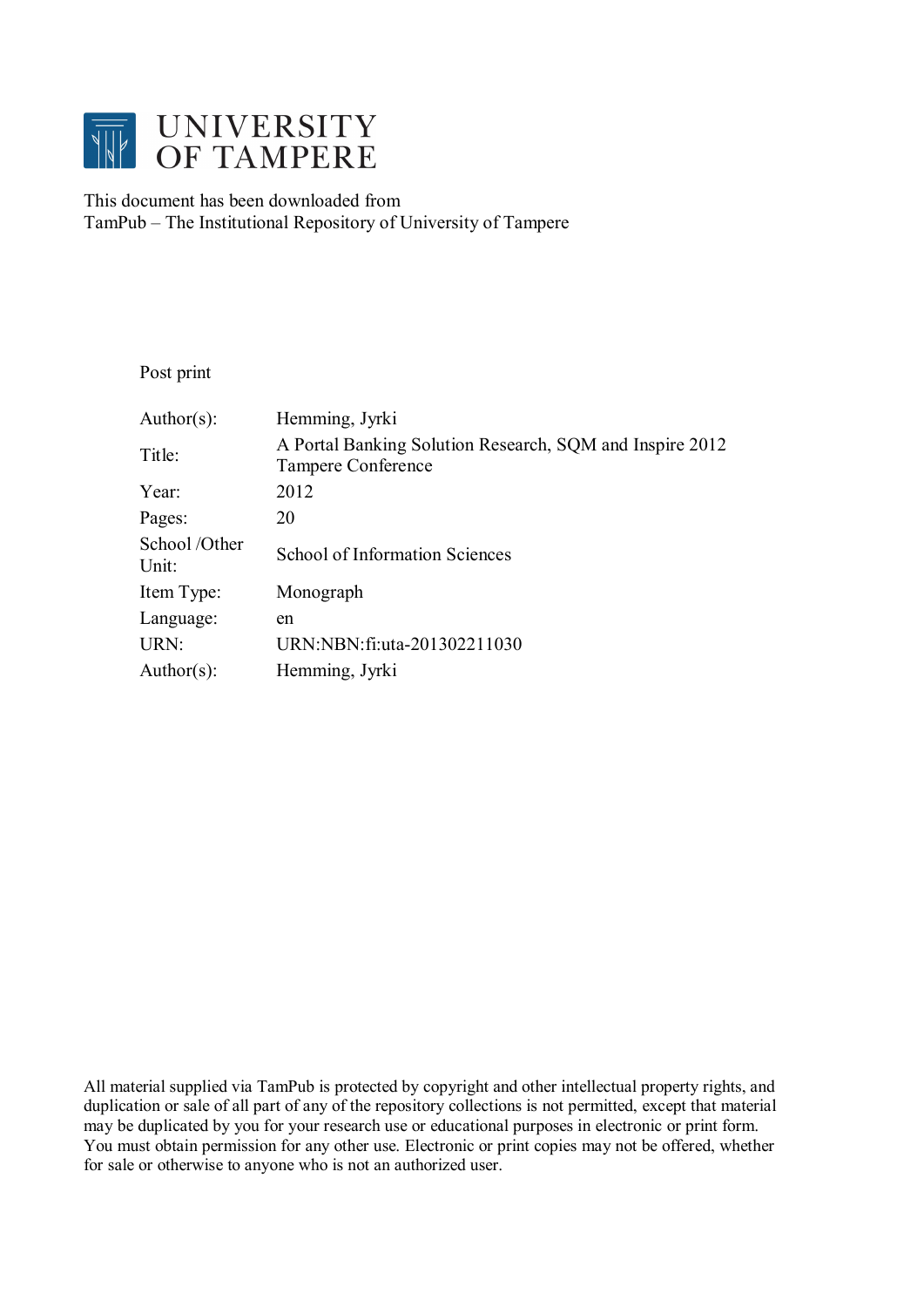# **A Portal Banking Solution Research, SQM and Inspire** 2012 Tampere Conference UTA 2012

Author: Jyrki Hemming, Information Science of UTA, 2012.

#### Abstract

The growth of the Internet as a financial business and core banking has done possible for everyday life for everyone. Core Banking solutions are banking applications on a platform enabling a phased, strategic approach that lets people improve operations, reduce costs, and prepare for growth. The main focus of this paper is the research of a Web Banking Service infrastructure and study with mixed method for its services functionality and use ability for a research of consumers view. Core Banking solutions are banking applications on a platform enabling a phased, strategic approach that lets people improve operations, reduce costs, and prepare for growth. Implementing a modular, componentbased enterprise solution ensures strong integration with your existing technologies. An overall service-oriented-architecture (SOA) helps banks reduce the risk that can result from multiple data entries and outof-date information, increase management approval, and avoid the potential disruption to business caused by replacing entire systems. Here, computer software is developed to perform core operations of banking like recording of transactions, passbook maintenance, and interest calculations on loans and deposits, customer records, balance of payments and withdrawal are done. This software is installed at different branches of bank and then interconnected by means of communication lines like telephones, satellite, Internet, etc. It allows the user a customer to operate accounts from any branch if it has installed core banking solutions.

In this paper, I've explored portal solutions system and softwaredesign techniques for a core banking system. There is taken an example for card banking system (CBS) portal improvement and engineering. Also programming development and functionality of mainly banking class method are investigated for banking solutions.

Keywords: Liferay, Banking Solutions, MQ, JMS, SOAP, core banking, Mixed method, e-banking, portal solutions.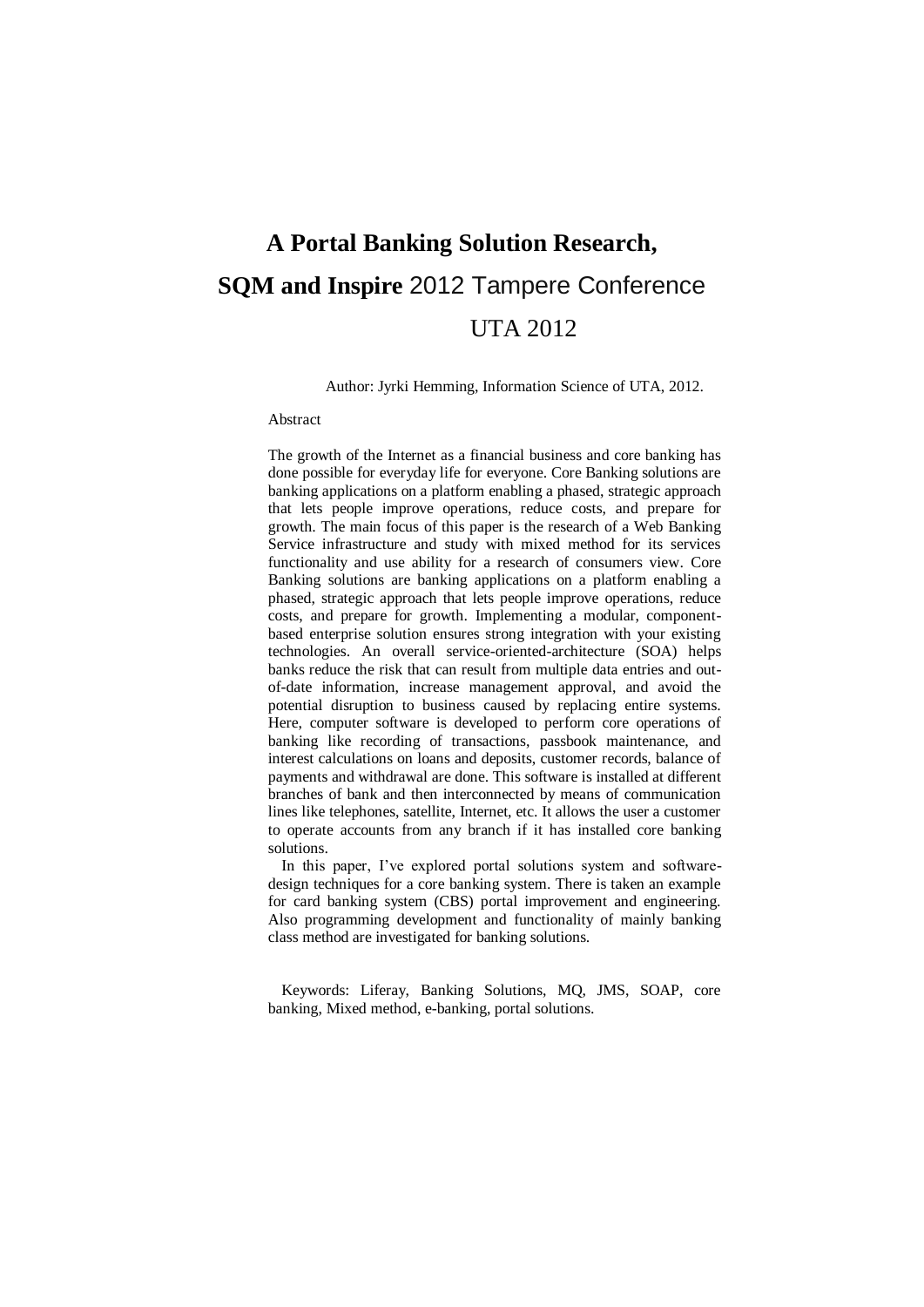### *1.0 Introduction*

The decision to become an independent financial software planer is a big one. There's the professional requires so many talents and is big ones business. The topics that there's deal about with, by their nature, are complex and very constantly evolving. The client or customer, who is the recipient of our services often looks to us because they don't have the time, or ability, to understand the issues on the hand. A good SW consult must muster art of being part number cruncher, a part of trusted advice, and sometimes the part of confidant. Do not go into this research and consult business solely to make money. If you do you will fail with this one in business markets. As you will see a numbers of these pages in this study, the best SW planers have a passion for helping peoples The best independent SW consult and planers get as much satisfaction from helping a client reach their goals as they do from earning a good living and being their own boss. The most clients feel this passion and find a comfort in knowing they have ‗someone in their corner'. These clients become their adviser's best source of new business as they tell friends and associates about them. The word in the mouth is a most important for a SW designer and consults than almost any other business owner. As an independent SW planner the really product is you. That's your advice. With greater use of the internet financial services, more peoples are better educated about the generalities of personal finance. Because the basic level of knowledge a potential clients brings to the initial meeting is so much higher than it used to be, someone can form an opinion in seconds a quality of your advice and whether you are going to help. After gaining of financial SW designing and the experience to deliver your services to clients, opening your own independent SW designer and financial sector expert is an import step for your business.

These investigate attempts to explain a solution to the problem now so important to ensure the information flow in companies. Information flow is a common problem in companies. It is widely studied in true thing IT companies, if the flow of information could be improved, more efficient at the same time the company's operations. Portals offer a solution to the problem of information flow. It is commonly accepted in the financial industry that the 2000s is probably the most exciting time in history to be studying financial markets and institutions. In Finland, the current trend is the movement from traditional branch banking to electronic banking, which provides many benefits, challenges, and also opportunities for the whole banking sector. Let us begin the discussion of electronic banking with the phrase supply creates its own demand, which is known as Say's Law, after the French economist Jean Baptiste Say. Nobody could have predicted that electronic banking would become so popular in Finland.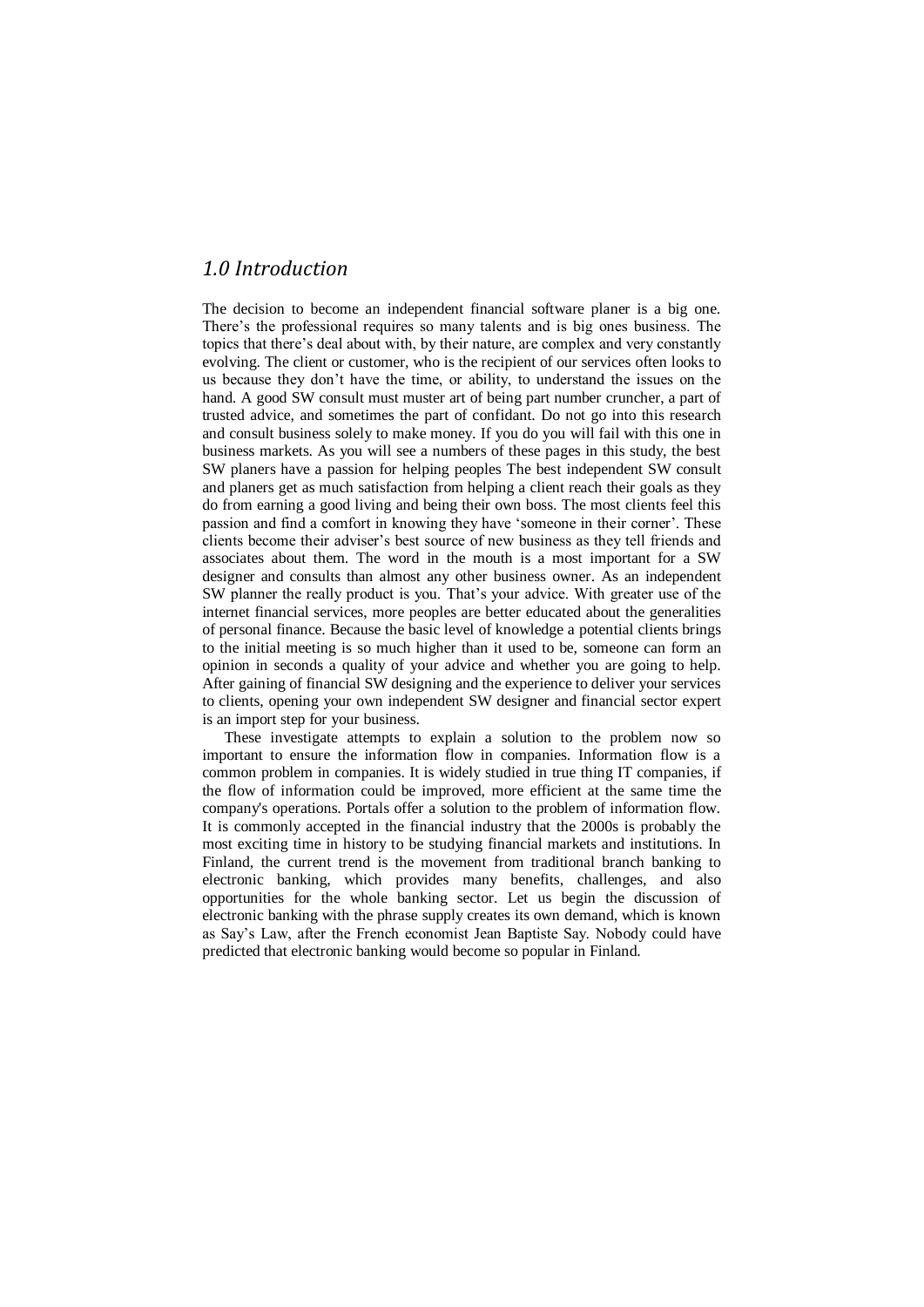### *1.1 Why use a Liferay portal solution in online banking?*

Why use online banking portal solutions today for? Online banking services have grown from simply allowing customers to check balances, to trading assets. Commercial portals are aware of the flow of information relating to the challenges and offer solution to address the challenges. Commercial portals, the price is, however, obstacle for many small and medium-sized organization, which in Finland is more than one. The barrier is unfortunate, because just portals to solve many business problems related to the flow of information.

The pressure for faster development achievement through cost cutting in ebusiness solutions, better customer responsiveness, global markets utilization, sustainability, service oriented application solutions (SOAP), efficiency of use and profitability intensifies efforts for the usability of the available opportunities and capabilities provided by ICT.

Open source (Open Source), the idea was born of thousands of volunteer programmers to co-operation, who wanted to share results of their work for free. This simple principle has created trillions of dollars in market capitalization. Open Source success stories are well-known and more are emerging. Germany's third largest city of Munich elected office software Open Office.

A well-known online store Amazon.com chose the Linux server platform. Perhaps the biggest success story however, Apache, which is open source code based on an Internet server. Apache is the world's most widely used web server solution in the world (Woods & Giuliani 2005, 1-2.).

Around the world governments will adopt different open-source software. All this success has been the impact of open source's reputation. It is no longer to think about that open-source project is a small Programming bunch of accomplishment. Many large technology manufacturers have adopted the open source ideology and have decided to commit to its development. IBM is one of the biggest supporters of Linux. IBM is thanks to the open source developers is Eclipse compiler. Eclipse development cost IBM in \$ 40 million. [Woods & Giuliani 2005, 1-2.] Businesses from large to small have chosen the open-source solution for example the following three problems:

1. To save software development costs.

2. To get an open development platform to develop their own products, and for their sale.

3. To increase cooperation within the company and outside of the open source ideology [Woods & Giuliani 2005, 1-2.]

Successful open source software deployment can best improve efficiency, generate cost savings and prevent a company from being a resource supplier (vendor lockin). Other significant benefits include: License fees savings, Software maintenance cost reduction, Integration costs decrease due to the open environment, Access to the software functions as well as thousands of other open source software activities (Woods & Giuliani 2005, 1-2).

With accelerating global competition emerged since late 1980s; there is a cry for a need to find new ways of doing financial banking solutions that would yield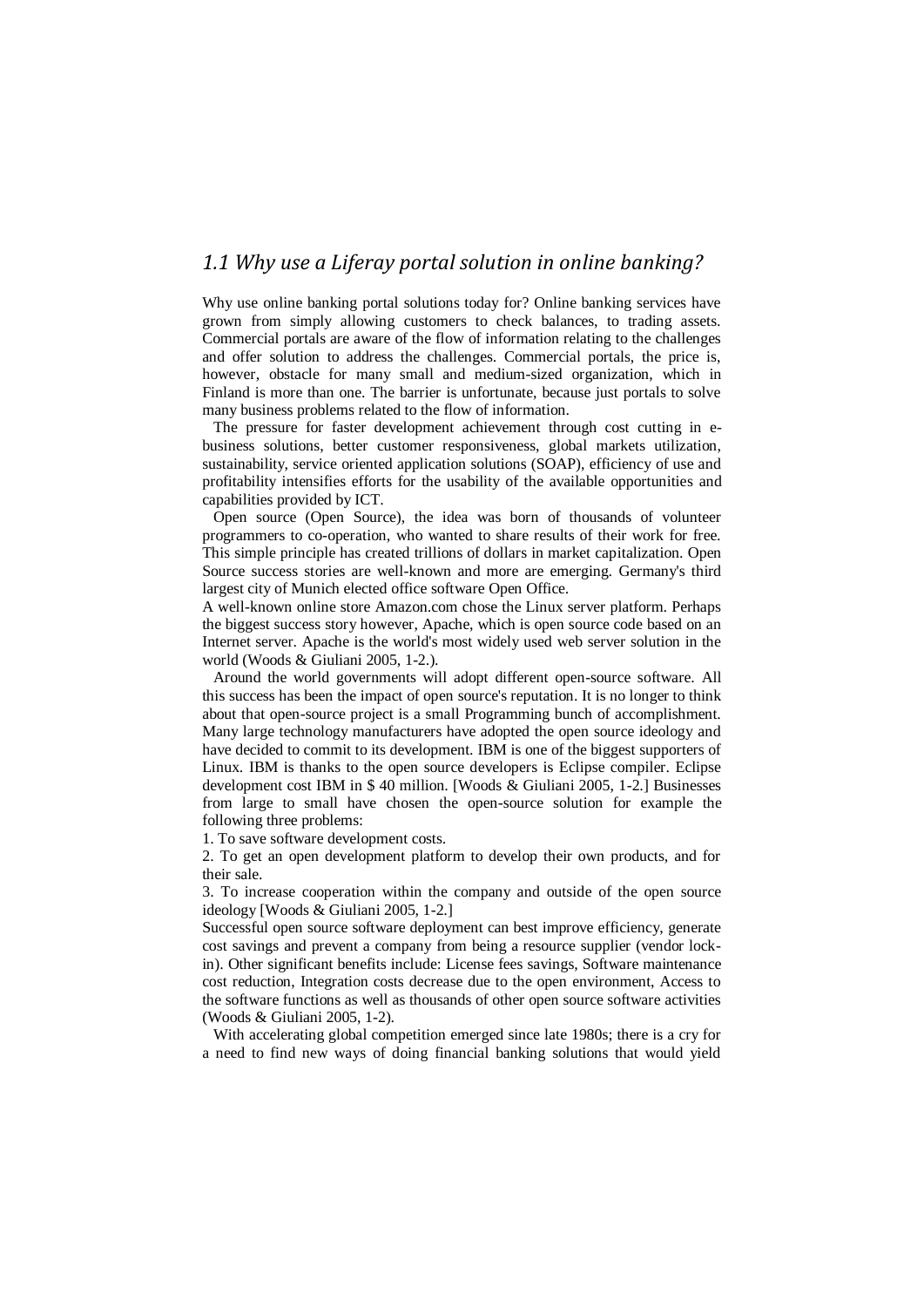quantum leaps in performance. Since it has been revealed that, Internet as a whole transcends national boundaries and geographical barriers there in Finland and globally finance market in the world. Internet has transformed and reshaped the nature of businesses methodologies in banking, and it has brought of several successful e-banking businesses solutions for everyday life of card users and business solutions in finance business. Thus, organizations which did not consider using ICT before, need to employ business strategies and action plans that intend to use ICT toward achieving their goals and business plans. It is important for organizations in every aspect of finance business operations to consider the following:

- Where technology stands in the finance business processes within the organization,
- How technology relates to the organization's strategies,
- How rapidly technology changes and evolves,
- How the organization and its business partners will respond to the changing technology.

Therefore, Internet stands to be a proven and most effective channel for banking companies to build global markets publicity and manage customers relationships beyond their closer boundaries at low cost. There are some dominating elements: which barriers in internet security we have to take into account there in future? How supporting tools should be designed for a web or mobile context? Establishment of rigor in research, on the other hand, is essential for satisfying the traditional quality standards demanded of academic disciplines: "IS academics need to conduct rigorous research to guarantee that it is of high quality in order to establish credibility, to publish in high quality journals, to attain tenure and promotion, and to compete for research funding "(Applegate and King 1999; Dennis et al. 2006; Galliers 1994; Robey and Markus 1998).

Open-source products are becoming more common in the business world. Opensource implementations are beginning to be at a level that every company should consider whether it would be some open-source implementation of the benefit. Many open-source products can enhance the company's operations without substantial costs.

Although there are the open-source products to attract cost-efficient because it is observed that the software is not as well packaged as commercial actors. Although the software does not pay anything, the software installation, support, development and maintenance costs can become larger than the commercial software costs. That is why the company should first determine whether it has available the necessary know-how of open source software deployment.

Why the portal solutions are in Internet banking so important? Convenience, control and cost savings are the three primary motivators that drive consumer adoption of online banking. In 2007, 30 percent of online bankers reported they joined to save time, according to Javelin Strategy & Research's 2007 Online Banking and Bill Payment Report Today, all banks there in Finland like Sampo, Merita, Tapiola or Sveabanken in Sweden and the other Scandinavian countries there are looking for, and functioning entirely online, with no brick and mortar building. There must to be a costs saved by requiring fewer employees and the lack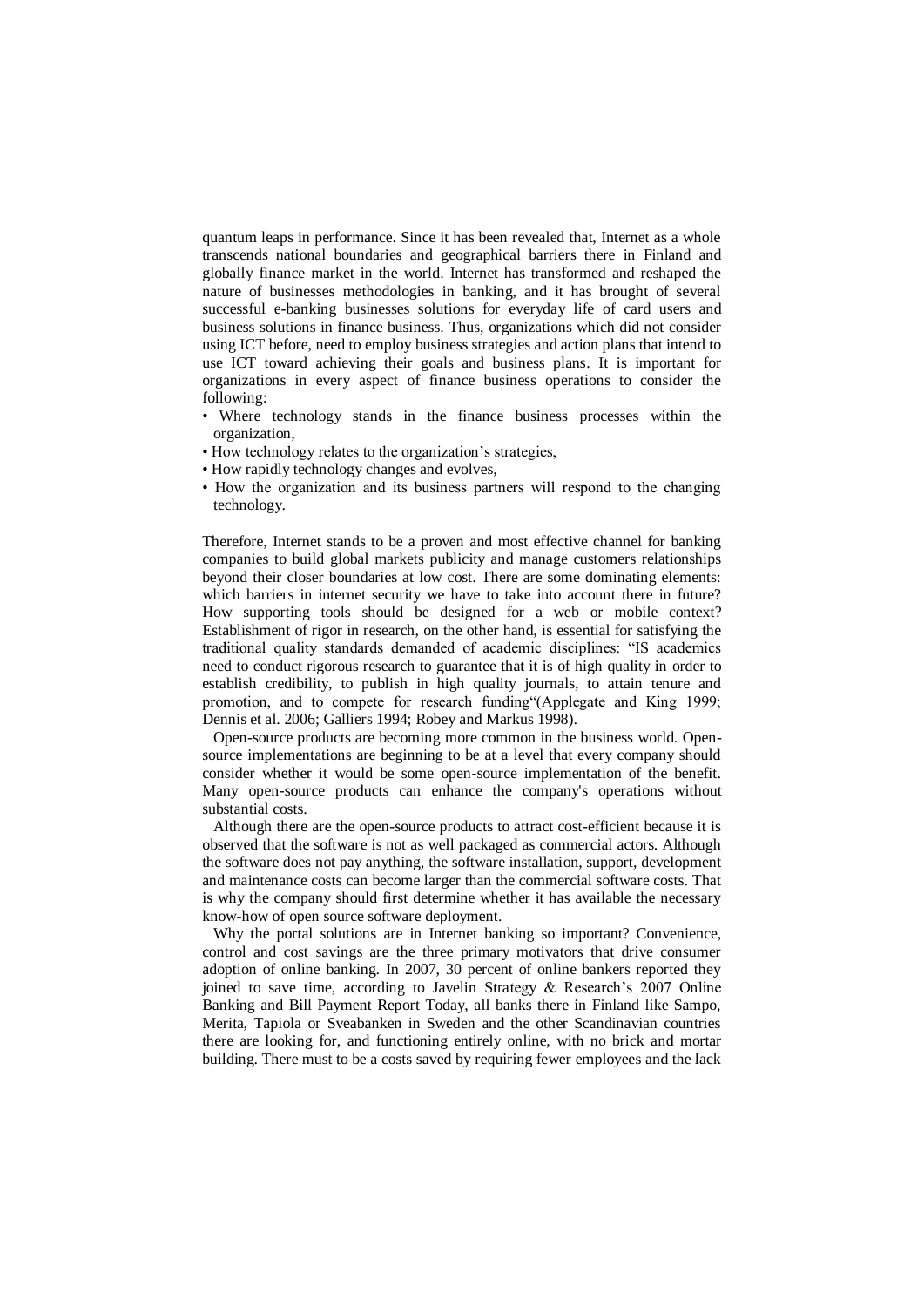of facility expenses, these virtual banking systems can often been offer higher interest rates than their traditional counterparts. Internet banking gives you the power to control in example your finances completely with OMX (open finance market index, in Helsinki). You are no longer tied down to managing your money during the hours the bank is open. If you want to transfer a balance after business hours, you can. If you have access to the Internet and have a number of recurring monthly bills, then you should use Internet banking to make your life easier.

### *1.2 Features of online banking*

Today, online banking services are quite varied. One of the best features of online banking is putting the user in control. The user controls all bill paying, transfers, and investments from home. There are other features, though of online banking. One of these is increased accessibility to your account information. Users of online banking services can access their account information from anywhere in the world. This is particularly helpful for businesses. Internet business banking is becoming increasingly popular, as businesses are becoming more global in their reach. In this study we must to aim to present results that have the potential to be extremely useful. With the emergence of electronic commerce as a viable means to conduct business, the need to design effective new delivery channels and solutions for finance business for has become imperative.

We will show the current state of consumers' beliefs and attitudes toward electronic banking and the new solutions. Now business people can access their accounts, even when on overseas business trips. Business Internet banking is extremely popular for this reason. A particularly popular aspect of online banking services is the ability to make bill payments electronically. With a minimum degree of set-up, customers can enter the amounts of their paper bills or opt to receive electronic bills and then process all their payments at one time, from one screen. The managerial implications of segmentation will be two-fold: By knowing their customers better, banks and other financial institutions will be able to serve them better, and more importantly, via the delivery channel customers are familiar with. For example, Finnish bank customers have a variety of delivery channels to choose from. Customers have a variety of electronic delivery channels (the Internet, telephone, mobile phone and other technologies) to use, or they can keep to traditional channels such as branch banking.

### *1.3 The key to content management success for*

There was a presentation on portals at Ragan's annual Web Content Management Conference in Chicago. "Most however companies don't have the resources and expertise. There are a few exceptions. The Fidelity Investments portal looks to be an exception to the rule. But despite all the salesmanship and marketing, portal products have been wildly disappointing".

There's in USA the national association shares its experiences, and helpful advice, for the key to content management success. What is the best way to manage the flow of content and other materials on your organization's Web site?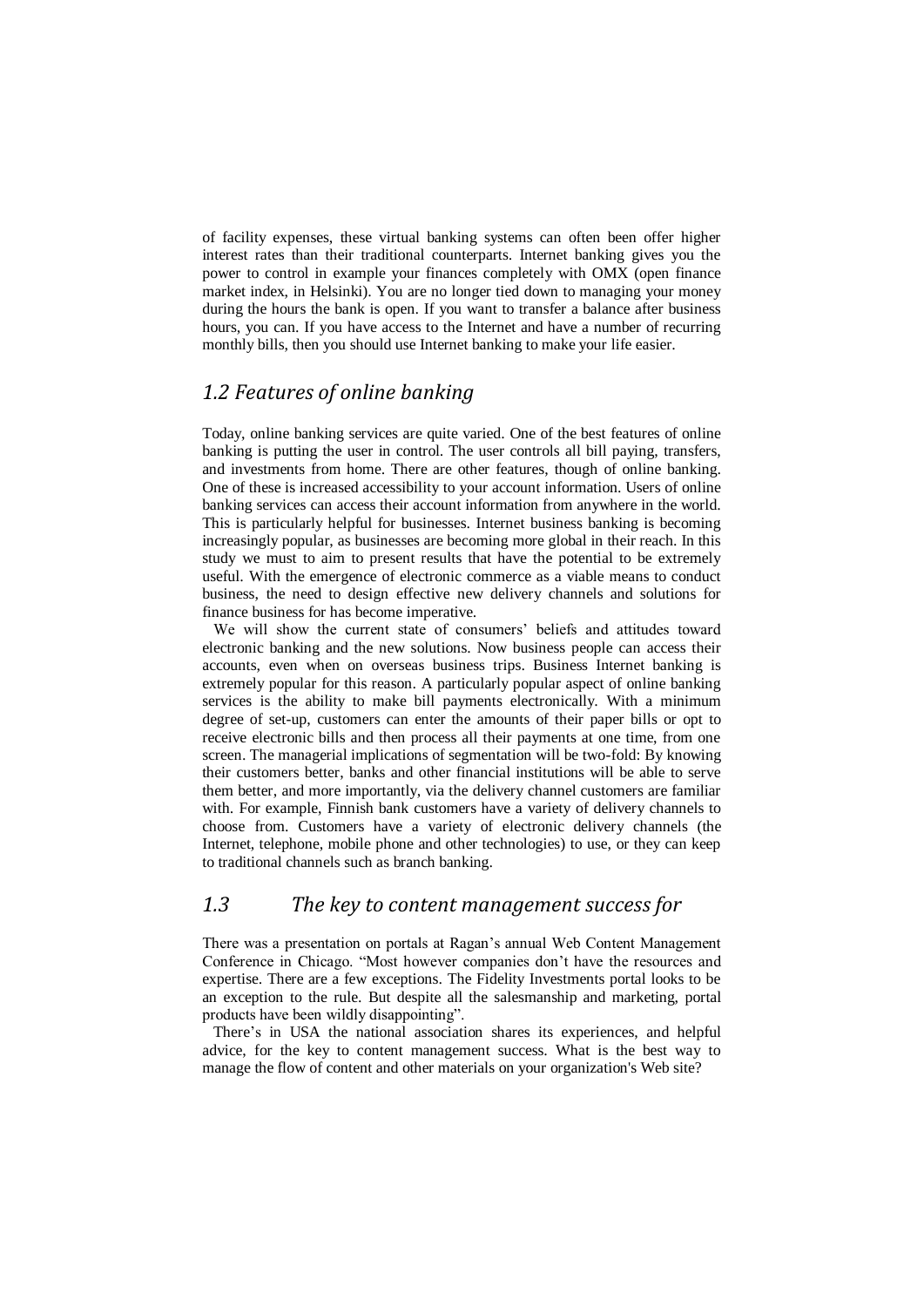James Heckman, director of Internet communications at the American Marketing Association(AMA), answered that question with proven examples and lessons learned throughout his five-plus years as writer, editor and online communicator at the association last week at Ragan's third annual Web Content Management Conference \*Ragan's, 2006+.

1. Democracy: Content management strategy in which each department has full authority over "their section," and they are expected to act like grown-ups.

2. Benevolent dictatorship: Content strategy in which one person is responsible for approving all content before it gets posted on the site.

3. Republic: Content management strategy in which the lead manager shares authority with other administrators and stakeholders but maintains overall control. "Imagine a dictator who can delegate," said Heckman.

For the democracy there are some advantages, is those closest to the content are responsible for quality. That is recognizes that one person does not have time to play "content cop" for a large site, and labor is not excessive for individual administrators and stakeholders. There's buy-in for overall site from individual departments is easier to secure if they are "in control."

The disadvantages for the democracy are the difficulties to measure or track progress. There's some site sections get a lot of attention, some get none. There's difficult to enforce standards. The AMA project attempted the democracy model several years ago and they disadvantages for. There are included drastic variations in quality and design across site pages just likes for the outweighed the advantages.

The second case for the dictatorship there are the advantages, like tight controls over quality and appropriateness of content. There it's the easier workflow management and consistent look and feel. It's fairly easy to answer the question, "How's the site doing?" Disadvantages are, like labor intensive for the dictator. The departments are less invested in site and, as a result, less motivated. There it must to be creativity inhibited. That's for only one real source of ideas, and fairly easy to answer the question, "How's the site doing?" Heckman said that, in most cases, the republic is the strongest model, provided that you have the staff to make it work. And that's the model AMA publishers are molding today. Advantages for the republic management are for the site maintains a single voice. The monitoring is more evenly spread out among an organization's stakeholders. There are more sources for new ideas, and sense of ownership among a wider group of stakeholders. This allows for specialization within particular content areas. The disadvantages there are the dependent on staff support, which means for i.e., no team, means no republic for this system. There it must to be maintaining strong influence over content coordinators, and it means loss of a connection between the leader and those doing daily updates. The most important factor in the AMA's recent shift in content management success was team development or personnel selection The AMA's republic includes about five people, and others are brought in on a short-term basis when needed. The group meets at least once a quarter to plan and develop new content.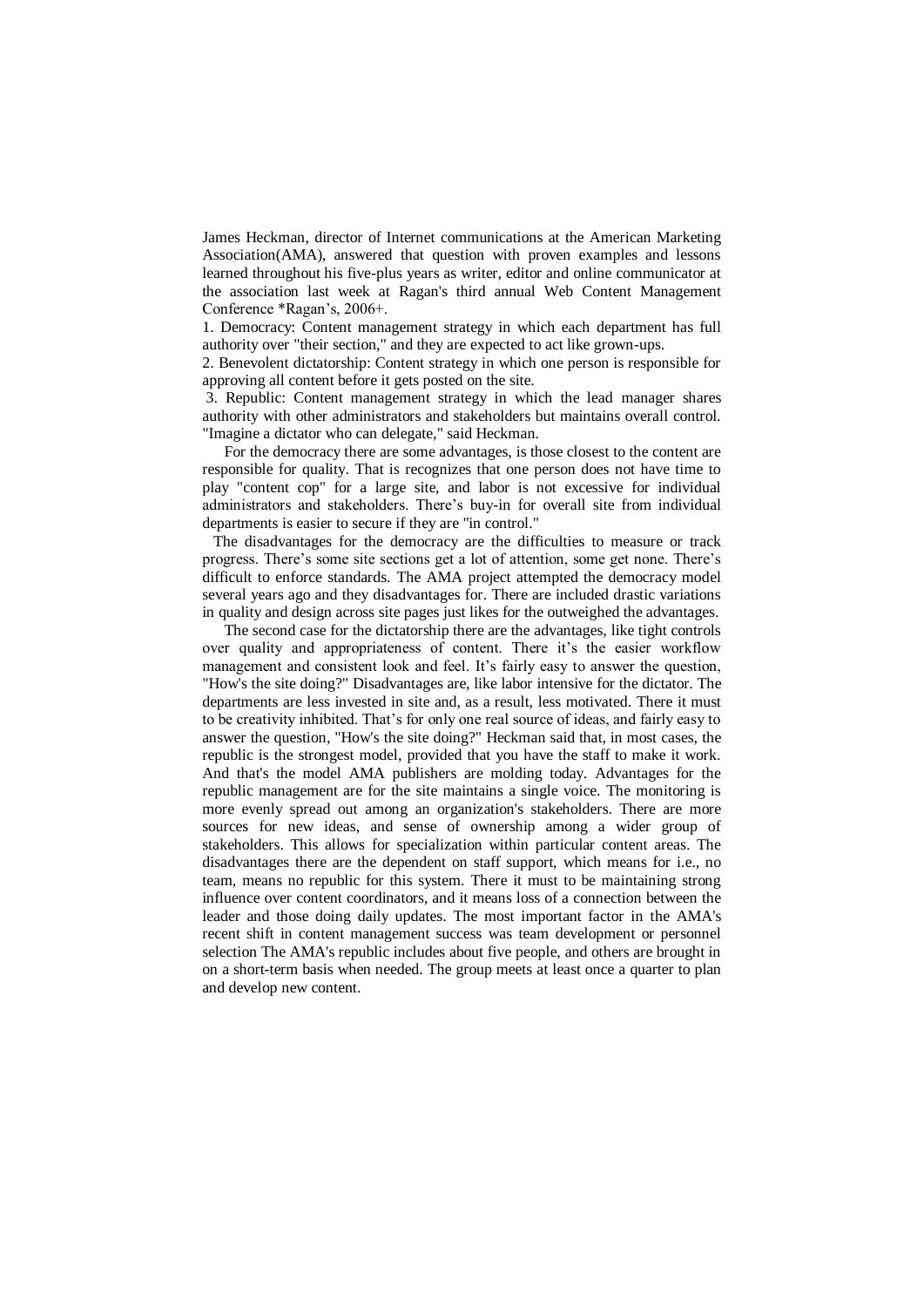### *1.4 The problems for portal a investigate*

There are some problems for portal solutions with the new technology too. In this research we are asking ourselves that: "Could the Liferay's core banking solution have to be platform model overcome these problems?" The fact that using better technology and systems, banks can garner more customers, retain existing ones and channel more of the customer's business to its counters has forced business department to now look at IT as an effective marketing tool. On the operational side, the power of IT in reducing transaction costs, providing better customer service and offering an over-all customer convenience has basically made this a wining situation for both banks as well as its clients. These have become the main drivers for getting IT the importance it has got in banks in recent times. Such infrastructure that could be employed is e-banking platform. E-Business can facilitate an environment for easy access of products to the community. Many people will be served and will be able to access credits information very easily through platform. Likewise, the platform will be helpful to few credit beneficiaries card banking solution (CBS) clients who are already in different e-banking programs to market their existing finance business products they have to the global market as well as within the various parts of the country.

The pressure for faster development achievement through cost cutting in ebusiness solutions, better customer responsiveness, global markets utilization, sustainability, service oriented application solutions (SOAP), efficiency of use and profitability intensifies efforts for the usability of the available opportunities and capabilities provided by ICT.

In this research we are asking ourselves shortly:" How the Liferay's core banking solution has to be platform model that overcome these problems?" Based on this perspective, this research is going to explore much into developing a card banking system to the portal platform for enhancing e-banking between finance Institutions, banking credit solutions and card users.

### *1.5. Goals*

The main goal of this thesis work is to provide study for an e-banking card system portal solution and develop the CBS for a core banking solution with the Liferay platform. This card banking solution for core banking system (CBS) has been evaluated for a test banking system and designed that could be used to follow development by banking customers, and finance Institutions and a card user also credit societies there in core banking. There in Finland banking solutions that can be used as a model to any institution and other banking business which offers financial services and account services to consumers.

This Licentiate thesis focus was to investigate the open source Liferay portal suitability of the enterprise environment in banking system back office solution. That was made with a testing banking system case. Liferay suitability studied using different research objectives. The research objectives were: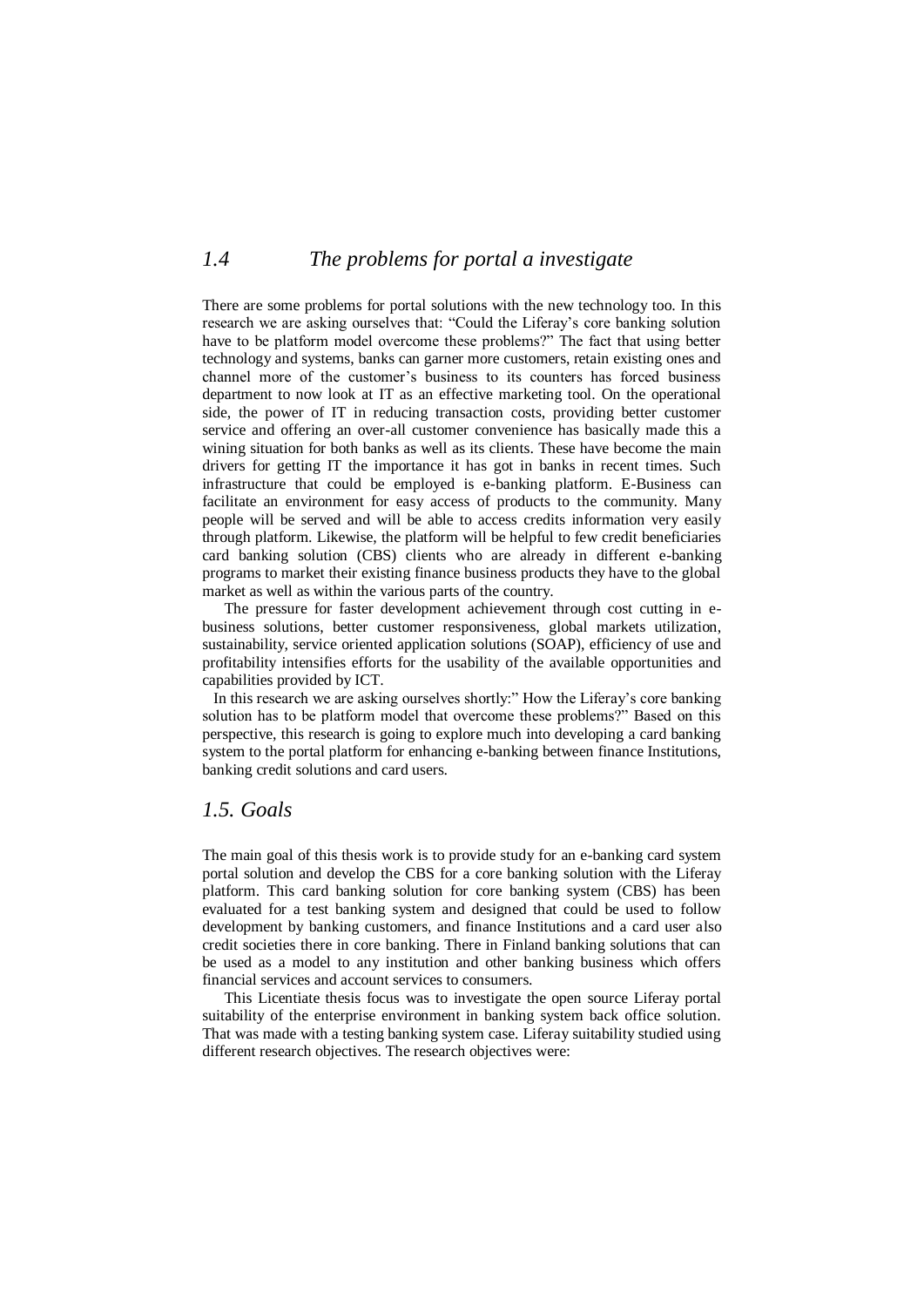- Non-functional requirements (user interface poise, maintenance, performance*).*
- Public website, intranet and extranet services. Key features (customization, personalization, access control, search function).
- Single sign-on, integration and modularity.
- The required portlet for back office banking system (account balance, credit, debit, card solution, e-mail, calendar, wiki, document management, discussion boards, announcements, instant messaging, bookmarks).

Research objectives as a result, it was found that the Liferay Portal environment meets the financial business requirements. Liferay offers businesses a costeffective and features a large portal. If the company of finance market or in IT technology decides to use Liferay solution, the company will pay attention to information security, performance and quality of documentation.

### *1.6 Critic of Liferay solutions*

However, the Internet has also been criticized. Critics often question the need for such a system. To answer these criticisms, the network of networks has often been compared to the history of railroads. Imagine the situation in the US in the 18th century. The only means of transportation in those days was walking, riding or shipping. During the construction of the railroads, people heavily criticized their necessity.

Fundamentally, it was the question of opposing change. After some years, the railroads allowed people to visit new places that earlier they could only visit in their imagination. In addition, railroads were accepted by all social classes. The point of this small analogy is to highlight the potential of the Internet. We should remember that this technology is only a few years old, and the real potential of the Internet lies in its ability to connect people between countries and continents. In summary, the Internet should be viewed as a linkage, like railroads, offering new opportunities in several business areas. There have especially commented the Liferay portal solutions for criticized especially from outside developers. Outside developers are the ones who want to include develop their own portlets. Outside developers said for example that Liferay is very difficult to carry out development work for, because Liferay Portal documentation is lacking. There's the Liferay developers have admitted problem and pointed out that Liferay's development was the stage when the features were added at a fast pace without any documentation [Liferay in 2007, Gupta 2009]. Some of the Liferay users have criticized the performance of Liferay.

According to users, the using of Liferay is sometimes slow. Criticism can also be Liferay portlet 60 solutions. According to users, many of the portlets are in vain, and the user should be able to choose what you want the installation of the portlets. In this case, would Liferay less space on the server and its performance would be better. Liferay developers justify the performance problem, the fact that Liferay is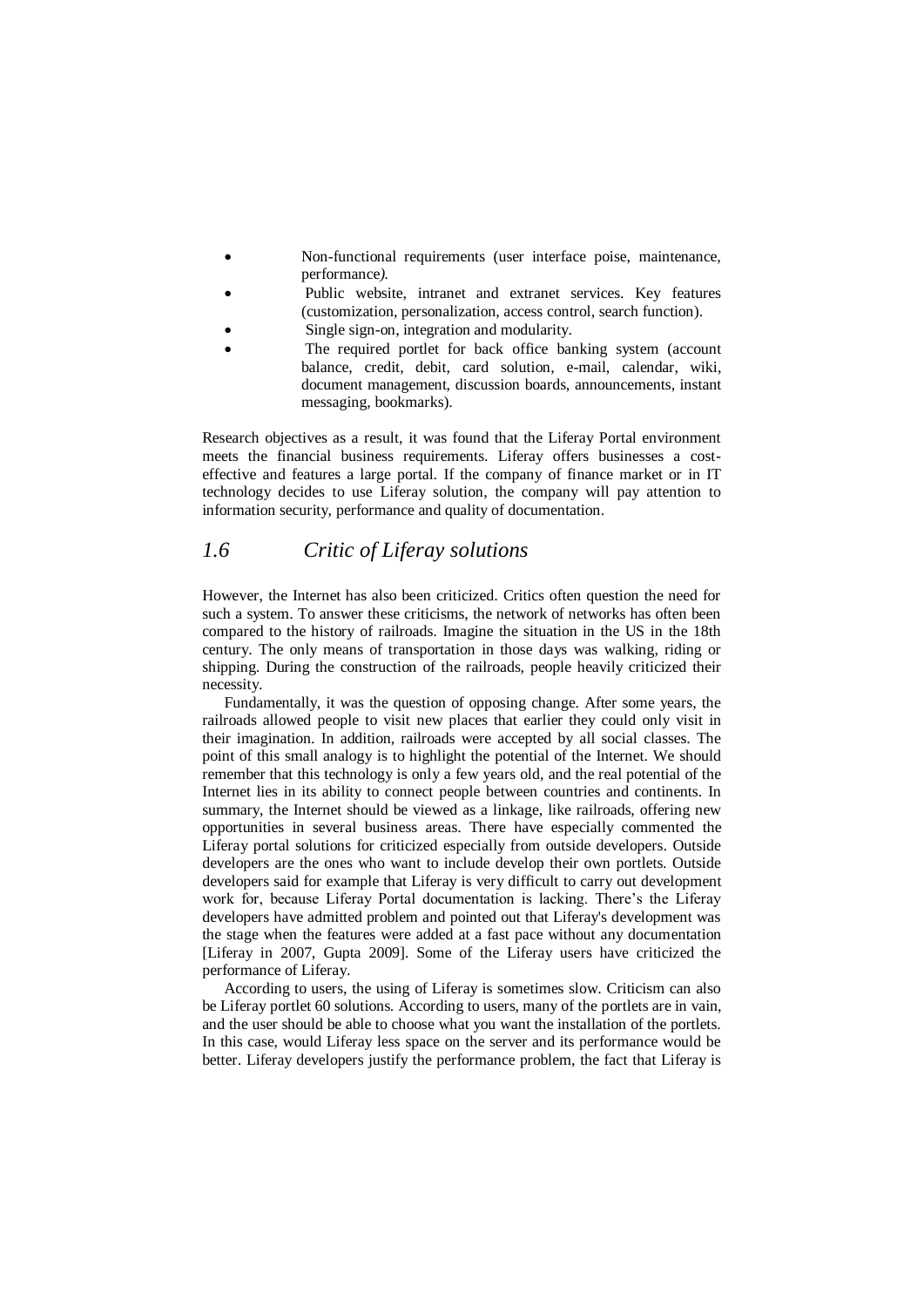a lot of functions that are required due to the power of the computer. Liferay cannot expect everything functionality and at the same time assume that Liferay does not require server resources. Liferay Portlet developers have recognized the problem and the future, the intention Liferay has changed so that the user can select the portlets that need. [Liferay 2007]

## *2.1 The Trends of e-Banking*

Convergence is one of the clear visible trends in the banking industry. Here, convergence does not mean offering banking, broking and insurance services under one corporate name through the Internet. It covers different dimensions, including channel delivery, sales culture, back-office processes, and the knowledge management infrastructure all being integrated via Internet. There's a view of e-Banking trends and new risks of different transactions Andrea Schaechter is an Economist in the IMF's Monetary and Exchange Affairs Department, and also Saleh M. Nsouli is Deputy Director in the IMF Institute. "Few banks take these different dimensions into consideration. Instead, they view convergence purely as a product-centric development that will enable them to cross-sell products. A strategy that does not go beyond product convergence is bound to have some limitations. For example, imagine a situation where customer service personnel in a so called `converged' bank is required to answer banking, brokerage, and insurance questions coming through multiple channels including the Internet, branches, call centers, or ATMs. This bank is unlikely to succeed since, though it has expanded the product line, it has not made any efforts to broaden the skill sets of the personnel who support these channels. Effective knowledge management is the key to the e-business success of converged banking institutions."

However, this requires high level of cross-organizational cooperation and information sharing. An effective knowledge management system will vastly improve the institution's ability to know its customers. Robust customer information management systems at the front-end, coupled with efficient fulfillment processes, can enable banks to shorten the delivery time of their products and services.

Successful convergence will help them in the development of a seamless supply chain that will be transparent to the customers. Another trend in e-banking is a shift of focus of banks from being product-centric to customer-centric. Access to the Internet has put wealth management decisions and demand-side technology in customers' hands, and they can dictate the types of products and services they require. While the Internet has enabled banks to deliver desired products and services more quickly and inexpensively, the challenge for them is to enhance customer touch using e-channels, which is very important for client retention. To succeed on the Internet, banks must continually differentiate from their competitors, broaden their market and provide value through their products and services. For example, Wells Fargo had shifted 1.4 million of its traditional banking customers online within five years of the development of its transactional website. However, the company had maintained its Internet strategy as a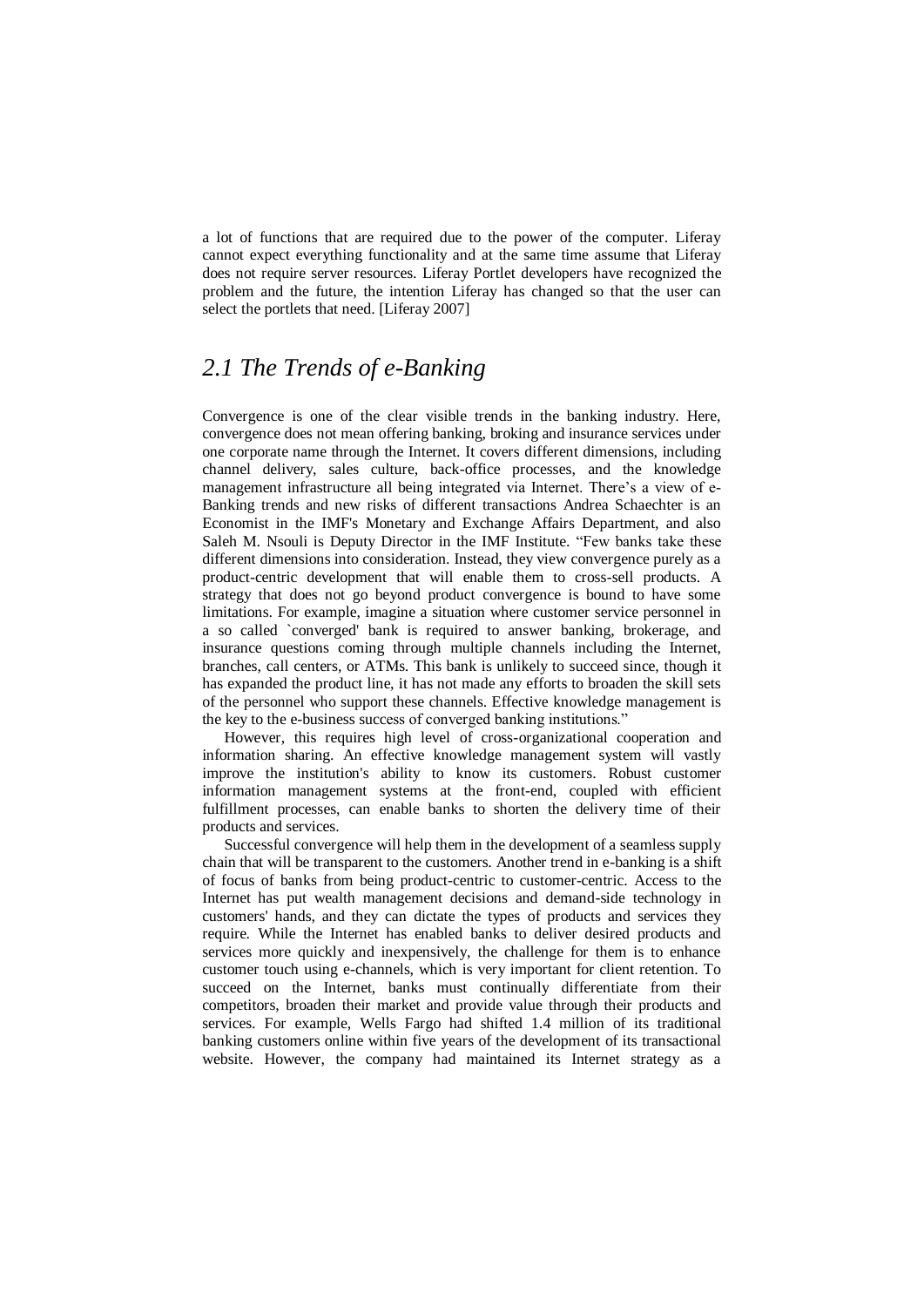complement to existing channels and had found that its e-banking customers were more than 50 percent less likely to leave the bank than non-Internet customers.

The bank continued to enter new alliances and expanded its web offerings to maintain its dominant position. Finally, developing just a me-too website would not work for banks. Several banks are creating electronic financial communities in which customers assemble to present and pay bills while satisfying other financial and informational needs. By bringing consumers and vendors together at one site, financial institutions can leverage the trust, clients have in them, and act as the intermediary to ensure billers get paid and consumers get satisfactory services. Last but not the least, banks may conduct periodical surveys and take customer views on the simplicity and ease of operation of their websites and other e- banking initiatives. "The flip side of this technological boom is that electronic banking is not only susceptible to, but may exacerbate, some of the same risks—particularly governance, legal, operational, and reputational—inherent in traditional banking. In addition, it poses new challenges.

In response, many national regulators have already modified their regulations to achieve their main objectives: ensuring the safety and soundness of the domestic banking system, promoting market discipline, and protecting customer rights and the public trust in the banking system. Policymakers are also becoming increasingly aware of the greater potential impact of macroeconomic policy on capital movements. "There's a report of Bank for International Settlements, Basel Committee on Banking Supervision, 2000, "Electronic Banking Group Initiatives and White Papers," October (Basel) (referred, 15.05.2012).

―Internet banking is gaining ground. Banks increasingly operate websites through which customers are able not only to inquire about account balances and interest and exchange rates but also to conduct a range of transactions. ―Unfortunately, data on Internet banking are scarce, and differences in definitions make cross-country comparisons difficult. Even so, one finds that Internet banking is particularly widespread in Austria, Korea, the Scandinavian countries, Singapore, Spain, and Switzerland, where more than 75 percent of all banks offer such services (see chart). The Scandinavian countries have the largest number of Internet users, with up to one-third of bank customers in Finland and Sweden taking advantage of e-banking.

In the United States, Internet banking is still concentrated in the largest banks. In mid-2001, 44 percent of national banks maintained transactional websites almost double the number in the third quarter of 1999. These banks account for over 90 percent of national banking system assets. The larger banks tend to offer a wider array of electronic banking services, including loan applications and brokerage services. While most U.S. consumers have accounts with banks that offer Internet services, only about 6 percent of them use these services.

―To date, most banks have combined the new electronic delivery channels with traditional brick and mortar branches ("brick and click" banks), but a small number have emerged that offer their products and services predominantly, or only, through electronic distribution channels. These "virtual" or Internet-only banks do not have a branch network but might have a physical presence, for example, an administrative office or no branch facilities like kiosks or automatic teller machines. The United States has about 30 virtual banks; Asia has 2, launched in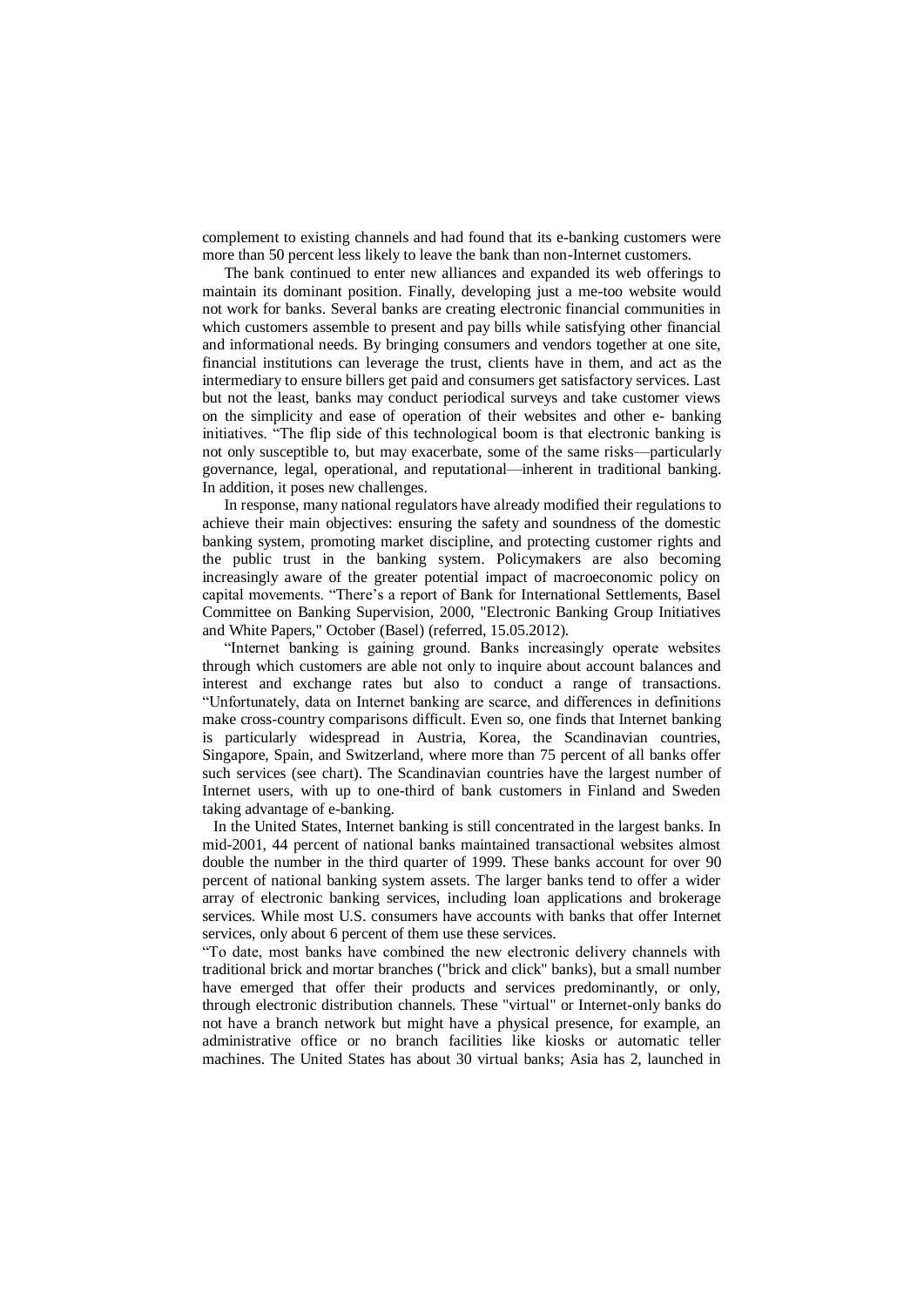2000 and 2001; and the European Union has several is either as separately licensed entities or as subsidiaries or branches of brick and mortar banks." Stijn Claessens, Thomas Glaessner, and Daniela Klingebiel, 2002a, "Electronic Finance: Reshaping the Financial Landscape around the World," Journal of Financial Services Research, Vol. 22, pp. 29-61.

### *2.2 Summary*

While electronic banking can provide a number of benefits for customers and new business opportunities for banks, it exacerbates traditional banking risks. Even though considerable work has been done in some countries in adapting banking and supervision regulations, continuous vigilance and revisions will be essential as the scope of e-banking increases. In particular, there is still a need to establish greater harmonization and coordination at the international level. Moreover, the ease with which capital can potentially be moved between banks and across borders in an electronic environment creates a greater sensitivity to economic policy management. To understand the impact of e-banking on the conduct of economic policy, policymakers need a solid analytical foundation. Without one, the markets will provide the answer, possibly at a high economic cost. Further research on policy-related issues in the period ahead is therefore critical.

Core Banking, were the CORE stands for "Centralized Online Real-time Exchange" that is normally defined as the business conducted by a banking institution with its retail and small business customers. Normal core banking functions will include deposit accounts, loans, mortgages and payments. Many banks treat the retail customers as their core banking customers, and have a separate line of business to manage small businesses. Larger businesses are managed via the Corporate Banking division of the institution. Core banking basically is depositing and lending of money.

The advancement in technology, especially internet and information technology has led to new ways of doing financial business in banking. These technologies have cut down time, working simultaneously on different issues and increasing efficiency. The platform where communication technology and information technology are merged to suit core needs of banking is known as Core Banking Solutions. Core banking solutions are banking applications on a platform enabling a phased, strategic approach that is intended to allow banks to improve operations, reduce costs, and be prepared for growth. Implementing a modular, componentbased enterprise solution facilitates integration with a bank's existing technologies.

# *3. Liferay banking system*

In this paper the investigating is going to elaborate the approach used in this research and it articulates difference resources used during research and development phase of technology and solution techniques of an e-banking portal platform. Banking, among other service sector businesses, has witnessed an extensive change what comes to its operational environment. The rapid diffusion of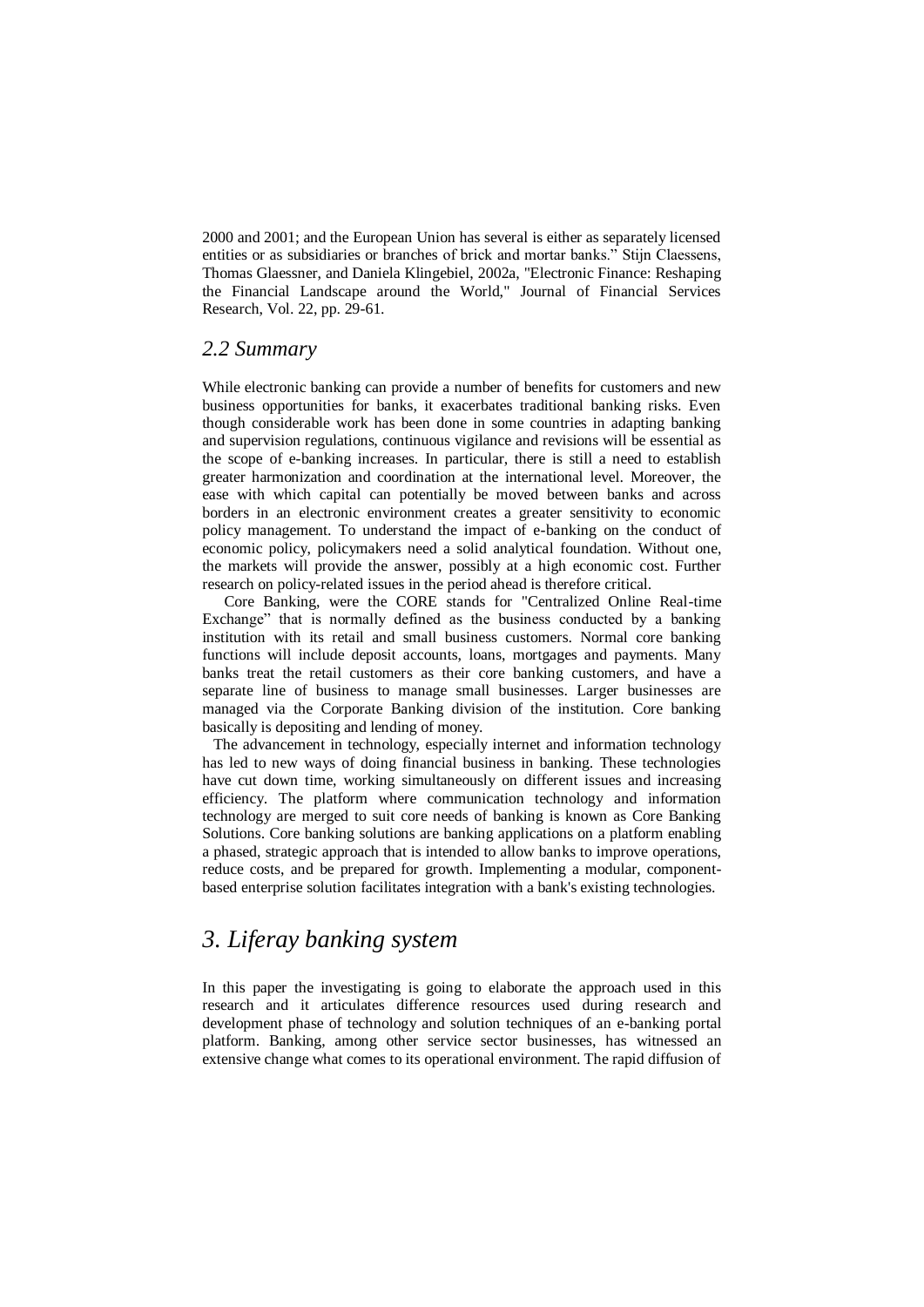the internet has revolutionized the traditional delivery channel strategies. Globally, the amount of consumers using internet banking (IB) has grown steadily, from a total of 34.4 million users in 2000 to 122.3 million users in 2004, the most users being in the Western Europe (International Data Corporation, 2005). Thus, there is strong consensus among scholars about the increasing importance of the internet in today's competitive and increasingly global banking environment (e.g. Bauer and Colgan, 2001; Hughes, 2001; Li, 2001; Mols, 1999; Thornton and White, 2001).

―Governments around the world are making or considering efforts to promote open source software is typically produced by cooperatives of individuals, and at the expense of proprietary software. It's generally sold by for-profit software developers." Evans is with NERA Economic Consulting in Cambridge, MA and the Center for the New Europe in Brussels, Belgium. Reddy is with NERA Economic Consulting in Cambridge, MA. We are grateful for financial support for our research from Microsoft. We also thank Robert Hahn and Anne Layne-Farrar for helpful comments and James Hunter, Bryan Martin-Keating, and Irina Danilkina for exceptional research assistance. Proposals include having government agencies standardize on using open-source software, providing procurement preferences to open-source software, and subsidizing research and development of open-source software. The European Parliament, for example, adopted a resolution in September 2001 that calls on the Commission and Member States "to promote software projects whose source text is made public." The European Parliament Resolution on the Existence of a Global System for the Interception of Private and Commercial Communications, September 5, 2001, http://www.europarl.europa.eu/ .

There's used the term "open-source" to refer to software that is made readily available in the form of source code. The e-Banking or core banking systems are basically the heart of all systems running in a bank and it forms the Core of the bank's IT platform. Core banking systems are basically the heart of all systems running in a bank and it forms the Core of the bank's IT platform. Amongst other functionalities, it provides the customer information management, central accounting and the transaction-processing functions, which by far are the most fundamental processes in a bank. With the advancement in technology and with passage of time, core systems now-days tend to cover more and more functionality giving the bank an integrated solution for most of its operations in different business lines. Alongside, it also provides a central operational database of customers' assets and liabilities giving facility to generate a 360 degree view of the customer's relationship with the bank, which is fundamental for the CRM strategy of the bank. Core banking systems reside either in the heart of a bank's data center or in other words can also be termed as the heart of the data-Centre itself.

Consumers have varying amounts of knowledge about the products they use and about the environments in which they access these products (Hammond, McWilliam and Diaz, 1998). Iterative product use in certain medium results behavioural routines, which in turn constitute procedural knowledge (Anderson, 1983; Cohen, 2000). Procedural knowledge refers to knowledge of rules for taking action, and it is stored and organized into production systems that are representations of cognitive skills (Brucks, 1986). Procedural knowledge is taskspecific knowledge (Leigh and McCraw, 1989), i.e. knowing how to operate in an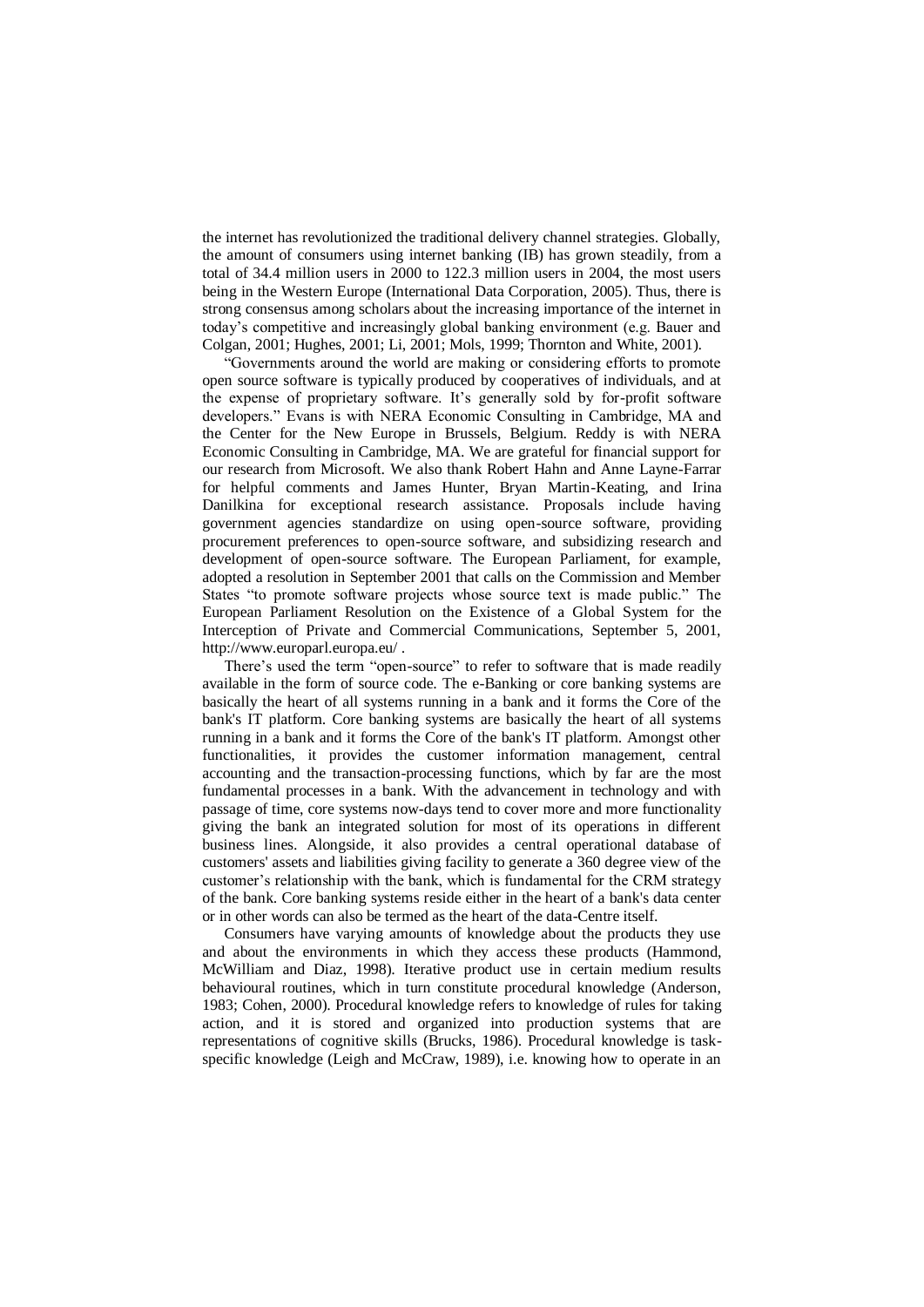environment in question (Colonia-Willner, 2004). According to Philippe and Ngobo (1999), procedural knowledge equates expertise, which divides to objective and subjective expertise. The former corresponds to consumers' actual performance on product-related tasks whereas the latter implies consumer's selfperceived ability to carry out such tasks.

### *3.1 Open-Source interventions in the portal solutions*

There's open-source interventions for some portal application, and must to be did many things before go into the creation of computer software before there is any code generated. The creation of a software package follows some conception of the purpose of the package is for example, to check spelling in documents, to determine whether a number is prime, or to control a particular piece of hardware. ―Going from the conception to a workable package requires the producers to develop architecture for the software that will guide programmers in the coding process. It may also require special numerical algorithms or programming tricks.

As a result, a software package may depend on certain intellectual property, protected by patents or trade secret that is independent of the code that is actually written" referred Reddy, Bernard and Evans, David S., Government Preferences for Promoting Open-Source Software: A Solution in Search of a Problem (May 21, 2002). Today the most of the programs are written with so called higher level languages that mean the 3rd generation Java, C++ etc. software solutions. The commands look like written in English language and have meanings that are consistent with written language. For example, "If" and "While" are common commands in many languages.

The commands in high-level languages provide shorthand for more detailed instructions that are given to the computers, and they enable the programmer to avoid many repetitive tasks. Popular high-level languages include C, C++, Java, Visual Basic, and Pascal. For example, Windows is written in C and C++, many custom applications written by corporate programmers for their companies' internal use are written with Liferay solution that uses Java technology.

There's the most computer games are written with Delphi' object Pascal. There's much server-side "business logic" for Web sites is written in Java, with Linux environment. It's a very popular open-source operating system and it's written predominantly in C. These languages have "compilers" that translate the commands into binary code, and a series of 1s and 0s, that the computer hardware understands. That binary code is written in hexadecimal, which provides a compact way of writing sequences of 0s and 1s.

What is now called "open-source" software is distributed under very different terms than is typical proprietary software. The source code is protected by copyright. However, it is distributed under a license that enables people to use the source code only if they comply with certain conditions. Perhaps the oldest opensource license, the BSD license, has been modified over time, but it has typically allowed people to use the source code for free so long as they acknowledge the original copyright. People who modify the source code can choose to redistribute the binary code, the source code, both, or neither. For example, early versions of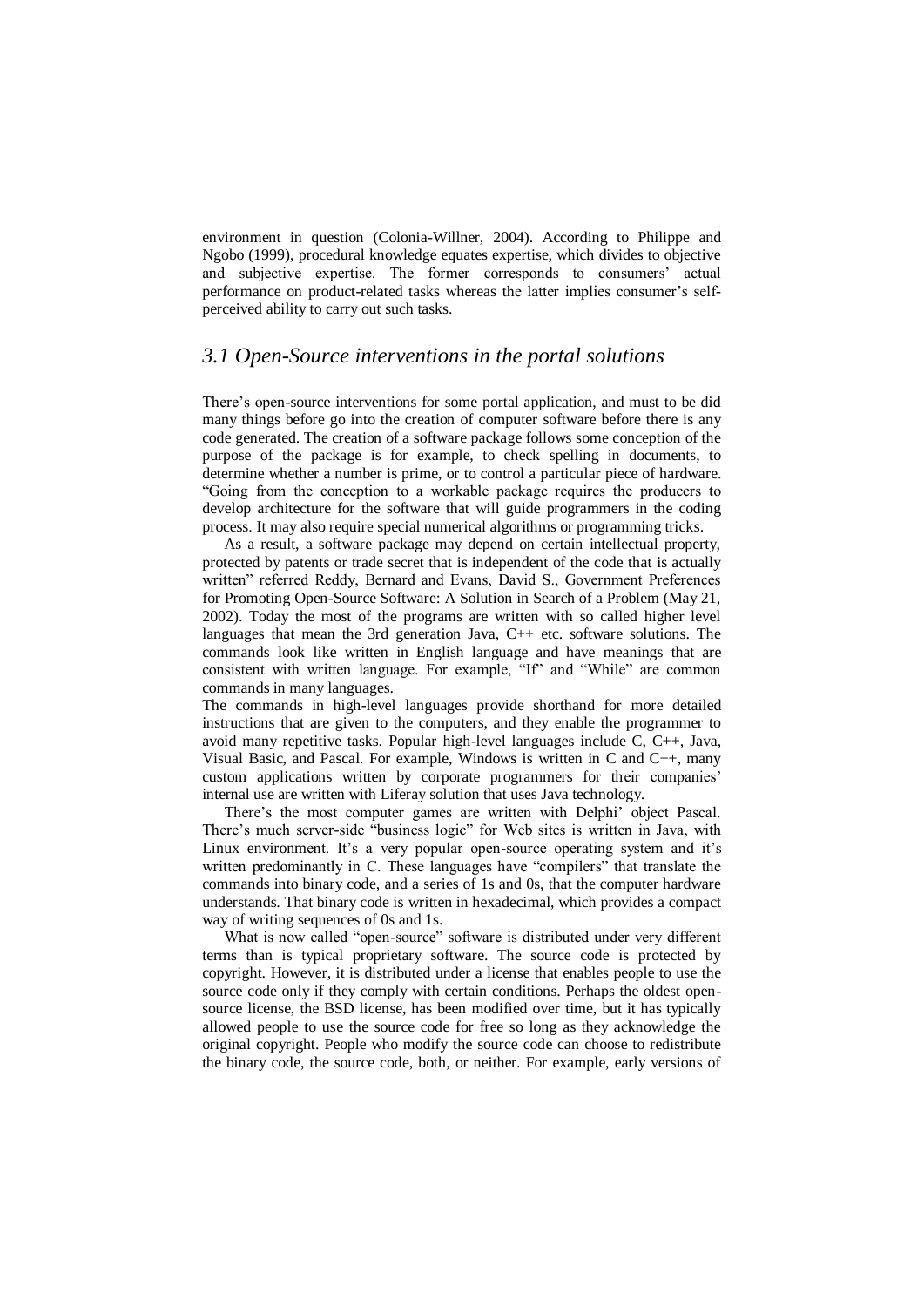Sun's variant of the UNIX operating system were based on a BSD version of UNIX; the latest version of the Macintosh operating system is also based in part on a BSD version of UNIX. 1986" (Samuel Kortum and Josh Lerner, "Stronger Protection or Technological Revolution: What Is Behind the Recent Surge in Patenting?" Carnegie-Rochester Conference Series on Public Policy, Volume 48, June 1998, pp. 247-304).

### *3.2 Overview of the Commercial Software Business*

An analysis of government intervention in an industry should begin with an examination of that industry: is there a market failure that can be addressed by intervention? To that end, we provide an overview of the commercial software industry and how it has changed over time. "The size of the software industry has increased dramatically over the past few decades. From 1988 to 2000, revenues from worldwide proprietary software increased from \$35 billion to \$171 billion. There's measured in 2000 U.S. dollars. There's an annual growth rate of over 14 percent. "IDC Report #8324, "1993 Worldwide Software Review and Forecast," December 1993, Table 2, pp. 10-16; IDC Report #25569, "Worldwide Software Market Forecast Summary, 2001– 2005," September 2001, The first thing that all bankers should concern about is the requirement of awareness. Even though these people are inclined towards the manual banking, these can be turned to potential customers, it is well proven thing, which says the surrounding influences the individual's behavior or in India only environment that surrounds the public determines the behavior and decisions of the individuals. So if consumer sees most of their colleagues or friends who surround him using Internet banking then it may influence his decision to follow Internet banking option. As discussed above, the development of commercial software generally involves high Initial costs and relatively low marginal costs. In order to stay in business, a successful firm must charge substantially more than marginal cost in order to cover its fixed costs. If a firm produces complementary products, this need not be true for every product. For example, a financial bank in Finland gives away its access software and attempts to make money by selling its Internet service, by selling advertising, and by making financial arrangements with vendors that sell their own goods and services through online banking. "Most software projects are losers in the marketplace, but the financial bonanza available for a winner gives firms incentives to invest." Josh Lerner, "The Returns to Investments in Innovative Activities: An Overview and an Analysis of the Software Industry," in Microsoft, Antitrust and the New Economy: Selected Essays, ed. David S. Evans, New York: Kluwer Academic Publishing, 2002, p. 463.

Given the high first costs and low marginal costs of software, competition within any particular product category has at least some elements of a "natural" monopoly": higher volume means lower average costs, which means profitability can be achieved at a lower price. This potential for "natural monopoly" is increased if a software category exhibits "network effects." Network effects can arise purely on the demand side: if most business users of computers use the same word processing program, then it makes it relatively easy to trade files, to transfer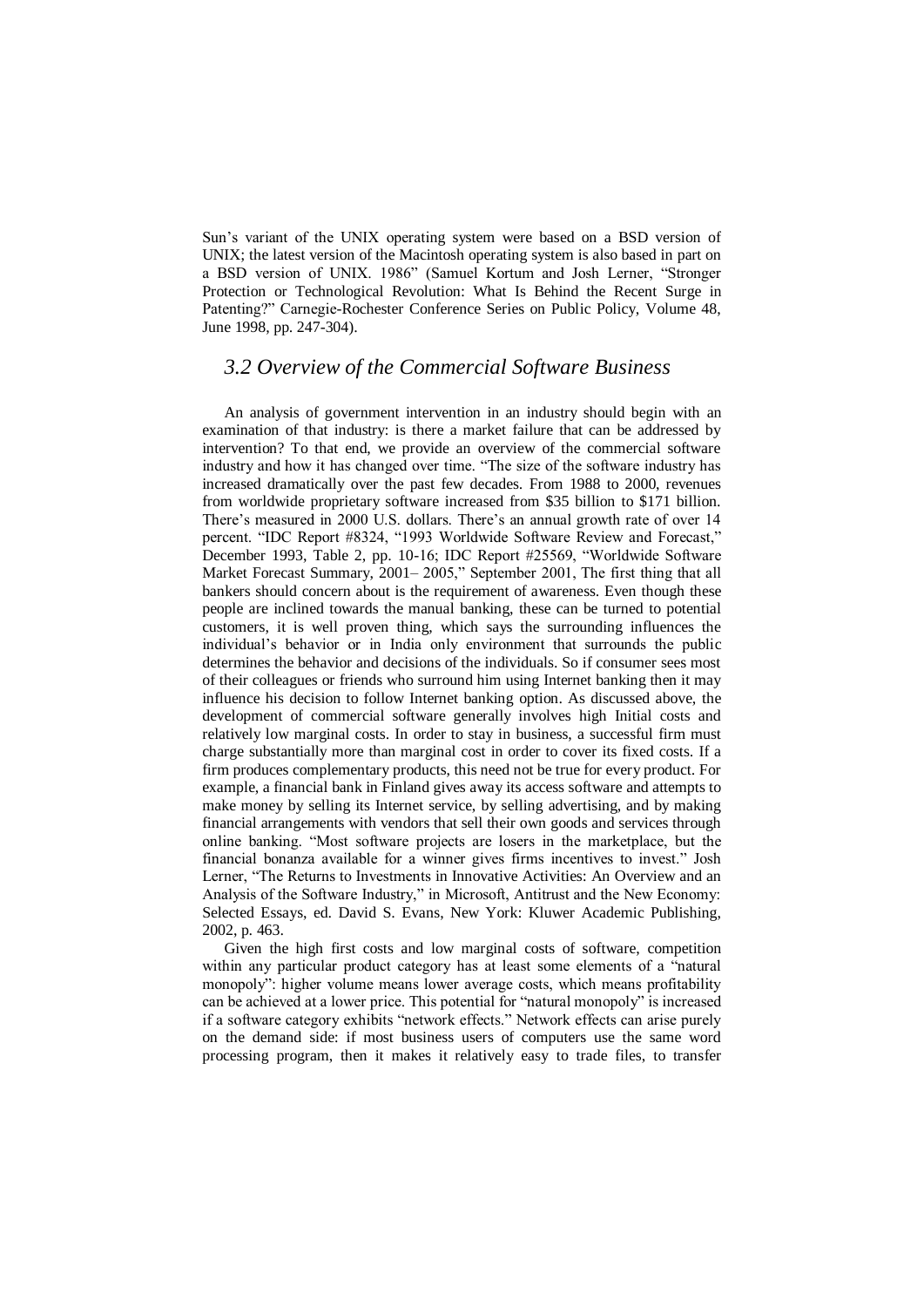knowledge of how to use software from a job in one firm to a job in another, and so forth.

As a result, the existence of a "dominant" firm in such a software category does not imply that some type of "market failure" exists that government intervention can, and it should to try fix. By no means do all software categories have this characteristic is a lack of network effects and the existence of heterogeneous groups of customers can enable multiple software firms to coexist in the same category.

The production of commercial software consists primarily of initial costs. Software development is generally an iterative process, with the development of typical commercial software including the following steps:

1. Identifying customer needs. After starting with a good idea, the developer needs to learn which features customers are likely to value, which features are likely to be considered essential, how different user interfaces can make the software easier to use, and so forth. The importance of these aspects of software design may well differ substantially across different types of software; computer games and email server software are likely to be used by different customers, with different capabilities.

2. Designing the software. This generally includes high-level concepts, such as what major modules will do, how the modules will communicate with each other (and with other computers, if relevant), and so forth.

3. Coding, building, and testing. Programmers typically test their code frequently, often in small pieces. Large software systems go through frequent "builds," in which all the different modules that have been initially tested by the coders are collected together, "built" into the complete product, and then subjected to a battery of tests. The testing reveals flaws, which require recoding and sometimes redesign. Flaws can include "bugs" (errors that cause the program to behave in undesirable ways in some circumstances) and performance problems. Software for large servers is often expensive in the tens of thousands of dollars, or more, and is often sold through a direct sales force. Mass-market software for end users of PCs is often priced at less than \$100 and might be sold through retail stores, over the Web, through computer manufacturers, via direct mail solicitation, and so forth.

Support costs can also vary widely, depending on the type of software. Complicated software such as for large servers might have a separate support agreement. Mass-market software for end users might provide for limited support via phone or email. Developers of mass-market software have incentives to design software in ways that will provide desired functionality without requiring support; one or two technical support calls can wipe out much or the entire margin on a product retailing for less than \$100.

After a product ships, two processes often begin: maintenance work on the justshipped product, primarily to fix bugs but sometimes to add new features; and the design stage for the next version of the software. Kluwer Academic Publishing, 2002, p. 265; Stan J. Liebowitz and Stephen E. Margolis, Winners, Losers & Microsoft: Competition and Antitrust in High Technology (revised edition), Oakland, CA: The Independent Institute, 2001.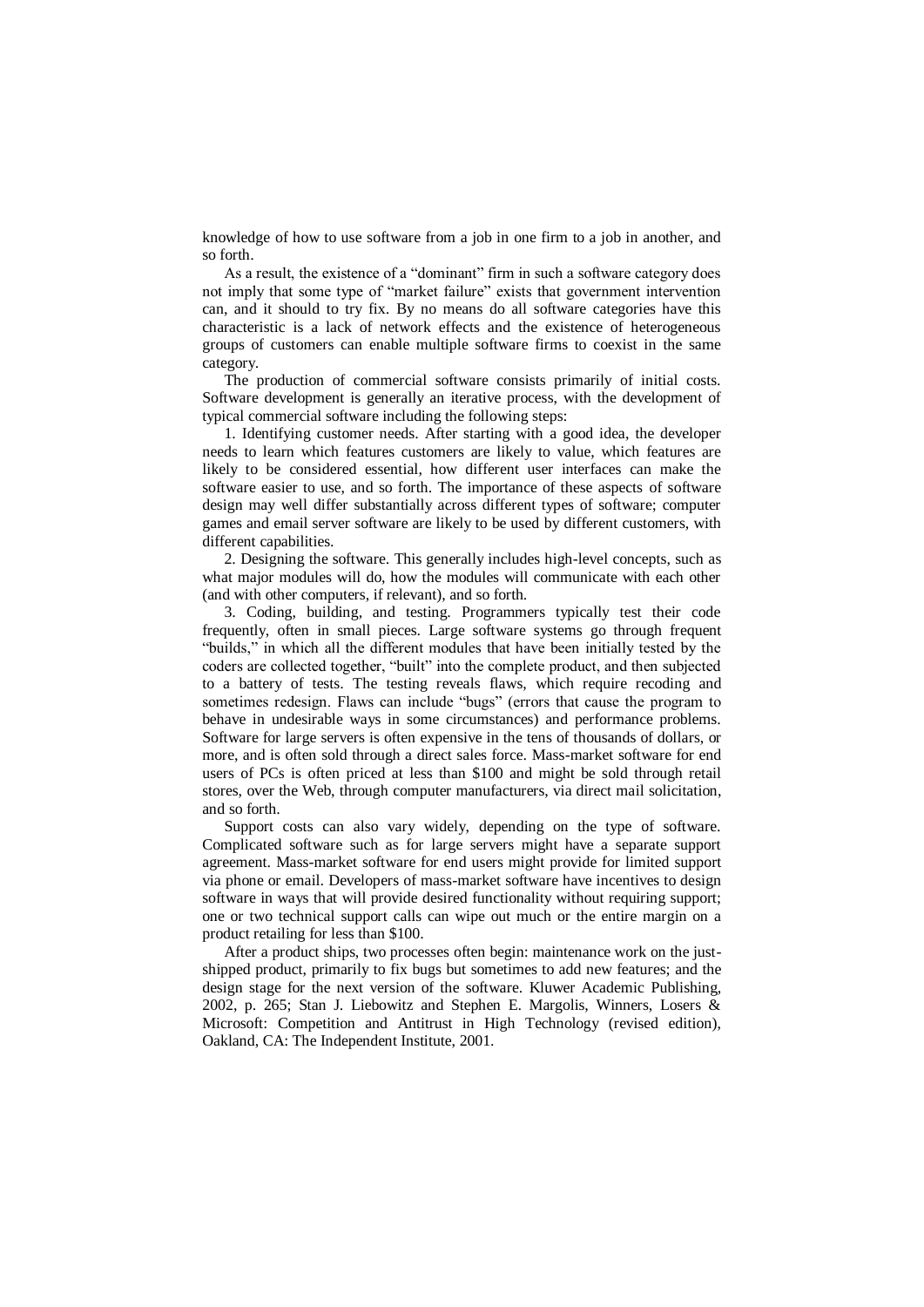### *3.3 The Economics of GPL Open-Source Software*

An analysis of whether governments should intervene in the marketplace to support open-source software requires an understanding of what open source is about and of the incentives that various players may (or may not) already have to support the development of open source.

Software developed and licensed under the GPL shares many features with other types of open-source software, but it differs in some regards. For example, some observers have claimed that programmers are more inclined to donate their time to develop GPL software than other open-source software. And commercial firms may have different incentives for supporting the development of GPL software than for other open-source software with fewer restrictions on commercialization.

Work began in the 1980s, by Stallman and the FSF, on the building blocks for an operating system. This effort started with development tools such as editors (Emacs) and compilers (GCC). In 1989, the FSF came out with the first version of the GPL. The GPL was designed to drive the software industry toward the "free software" model. As one FSF document points out:

"If we amass a collection of powerful GPL-covered libraries that have no parallel available to proprietary software, they will provide a range of useful modules to serve as building blocks in new free programs. This will be a significant advantage for further free software development, and some projects will decide to make software free in order to use these libraries. University projects can easily be influenced; nowadays, as companies begin to consider making software free, even some commercial projects can be influenced in this way‖. Free Software Foundation, "Why You Shouldn't Use the Library GPL for Your Next Library," (referred April 2, 2002).

The GPL helps advance the FSF's goals by forming a kind of club. As the FSF views it, the people who develop software under its licenses are members of a special club; anyone wanting to distribute modified versions of the club's software must make the source code for the modified software available (essentially without charge) to the other members of the club:" We encourage two-way cooperation by rejecting parasites: whoever wishes to copy parts of our software into his program must let us use parts of that program in our programs. Nobody is forced to join our club, but those who wish to participate must offer us the same cooperation they receive from us". Free Software Foundation, "The GNU GPL and the American Way," (April 2, 2012).

The terms of the GPL apply only to the distribution of software licensed under the GPL, although what "distribution" means in this context is not entirely clear either. It may be possible for an enterprise to modify a GPL program and use it internally without being legally bound to make the source code for its modified version available to others. On the other hand, if the same enterprise distributed its modified GPL program to a subsidiary, the terms of the GPL might well require it to make the source code available to all comers.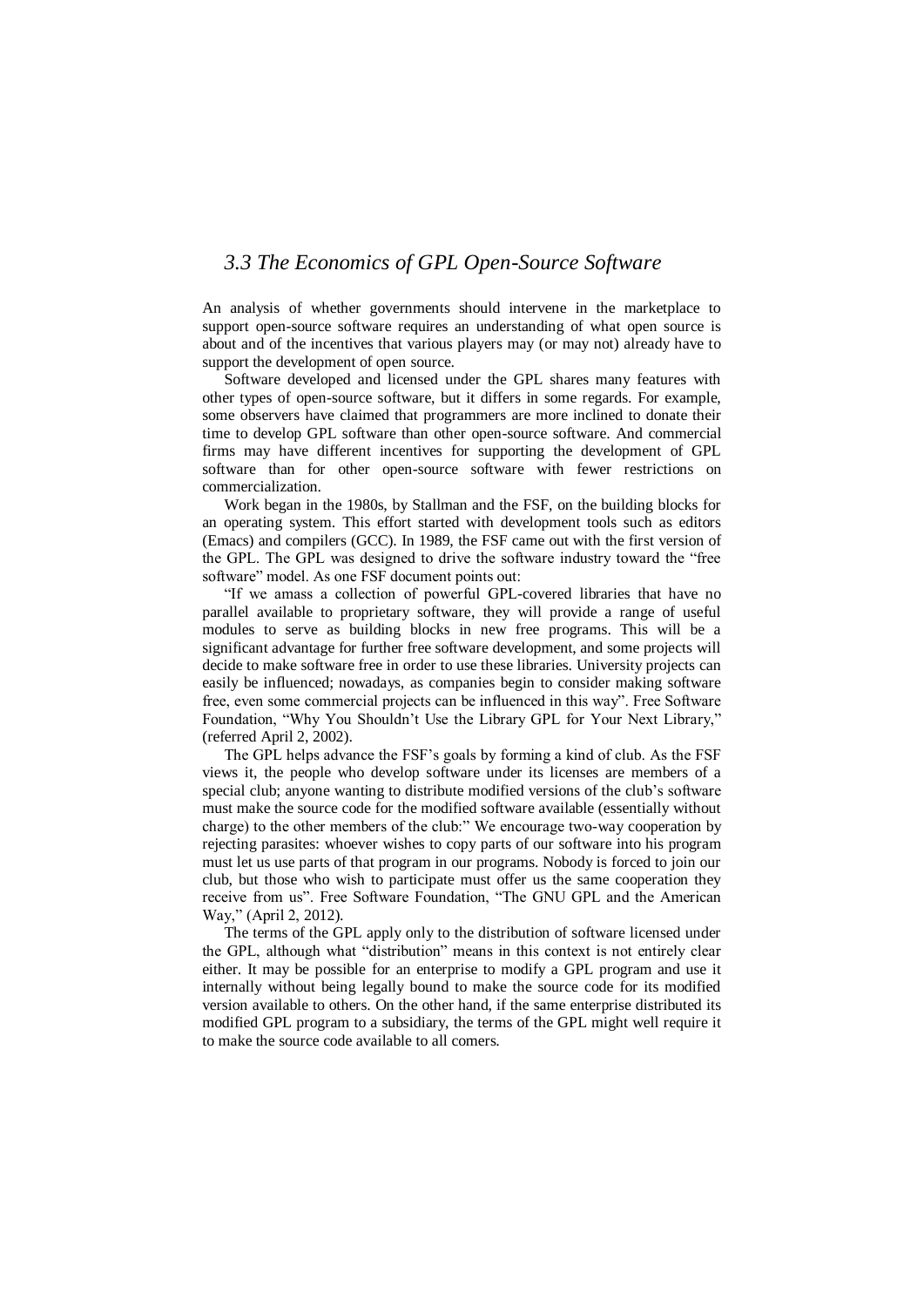### *3.3.1 Production of Open-Source Software*

At a time when one vendor increasingly dominates the PC industry (desktop operating system and office suite) and a growing part of the server industry, it is surprising to discover that its strongest challenger is not a commercial rival but a motley collection of free software tools and operating systems called "Open Source Software".

The power of this movement is multiple: nobody can buy it, and it is supported by thousands of enthusiasts that cannot be discouraged by anything. The quality and rapidity of OSS development is unanimously recognized as "amazing", even by proprietary vendors. A new dynamic is created by the fact that the source code of such software can easily be studied by other programmers and improved, the only condition being that such improvements must also be revealed publicly and distributed freely in a process that encourages continual innovation.

From an operating system called Linux, named after a student from Finland who wrote its core code, to a web server named Apache, put together as literally "a patchy" set of updates to older software by a band of volunteer programmers, these open source programs are emerging not just as inexpensive but also as more robust and dynamic alternatives to commercial software.

With some exceptions, open-source software has primarily been developed by individuals who donate their time to work on projects that interest them. In a typical situation, someone or a small group of people, gets an idea for a project that is interesting, useful, or both. The original developers begin work on the project and eventually solicit support from other interested programmers. Over the course of the project, programmers, including the original developers, may come and go as they complete work and as their interests wax or wane.

The programmers communicate with each other over the Internet. A core group, often consisting of one or more of the original developers, has responsibility for incorporating changes and suggesting things that need to be done. Modified versions of the source code are posted on the Internet and available for free to anyone who wants to use it or modify it further. Over time, users may end up running the software with other hardware/software combinations than did the original developers, identifying either problems that had originally escaped detection or worthwhile features to add. These users can provide feedback to the developers or become developers themselves.

Through this ongoing process the software becomes tested, debugged, and developed. This approach differs from the commercial approach in many ways. First, there is typically little analysis of consumer needs other than introspection: "what would I like my software to do?" This may be augmented by user feedback, but these users are self-selected; except in unusual circumstances, they are not drawn randomly from the universe of potential users of the software.

Second, there is little extensive, formal testing of the type those commercial firms often must engage in: internally test using hundreds, perhaps thousands of hardware or software configurations in a controlled manner. Testing is instead performed by the users who try versions of the software in uncontrolled environments, much like "beta" tests for commercial software developers (although perhaps with more sophisticated users providing feedback to the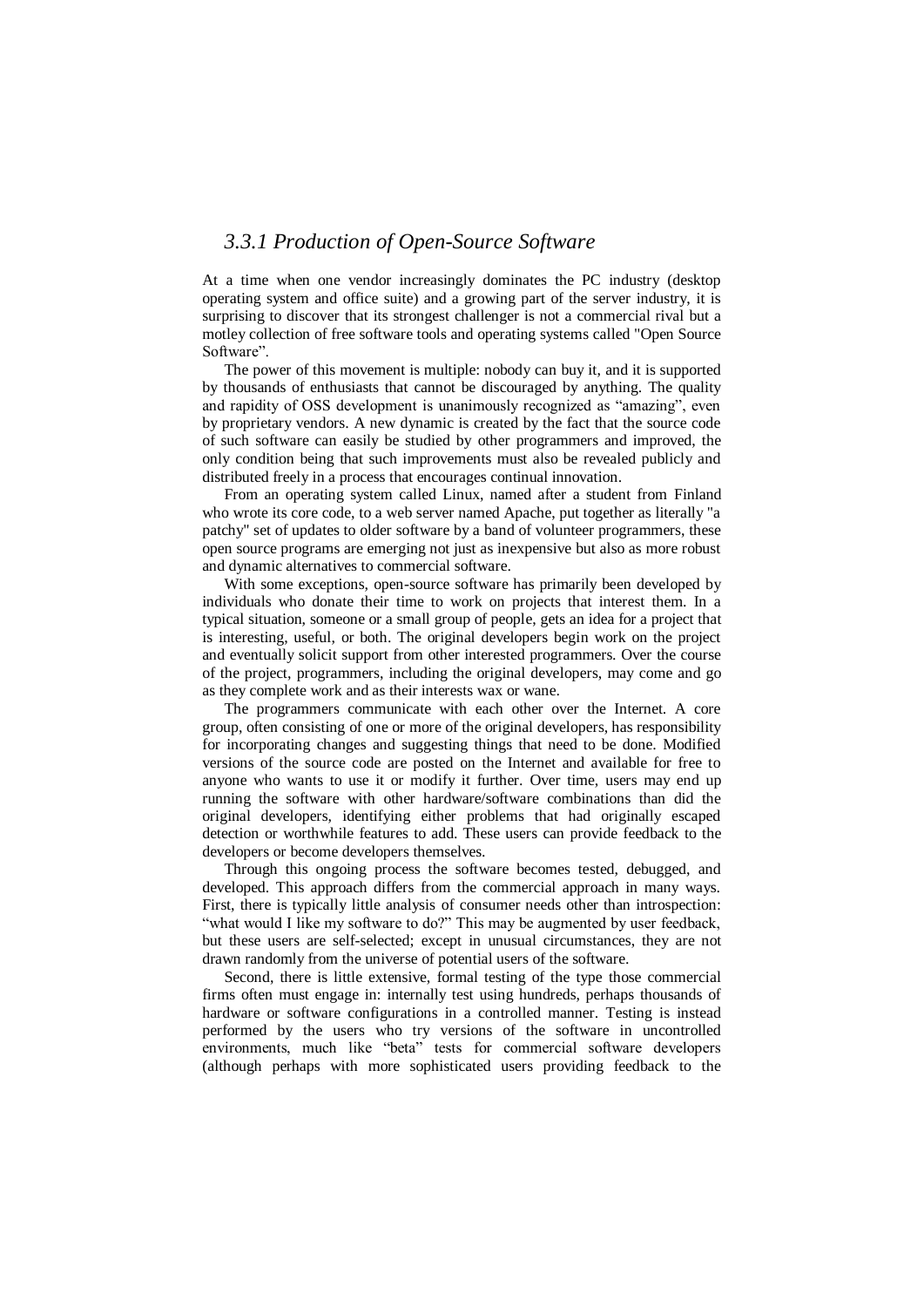developers). Third, the development of open source software is less structured than is the development of proprietary software. Although the core developers may provide direction, changes in the software result much more from individual action. Some observers might consider this a benefit: "innovations" can come from anywhere. Others might consider it a potential hindrance: it may prove difficult to move a project forward on a coherent basis.

#### *4. Conclusion*

Internet banking enables customers to save time, take control of their personal finances and even help the environment by opting to receive electronic statements. For Internet banking users, online banking services is the third most important driver of financial institution selection, falling just behind rates and fees, and also for better customer services. These days, it's not good enough to simply offer online banking services, however. To maintain existing customers and attract new ones, financial institutions need to keep their offerings up to date with the latest features. As the world becomes more global one it will be changed by paperless systems. The idea of a cashless society is the hope of the future. Thus more innovations will still evolve which will make cashless transactions easily accessible and affordable.

Information flow is a common problem in companies, but also in the financial markets, and especially the IT sector high-knowledge companies. If the flow of information could be improved, more efficient at the same time the company's operations. Portals offer a solution to the flow of information problem.

The aim of the thesis was to investigate the suitability of Liferay's business environment. Early stages of research it became clear quickly that Liferay is a very sophisticated Open-source project, which has a lot to the portal market.

Corporate Environmental compatibility was solved by using the research objectives, which aim was to investigate the ability of Liferay cope with the targets set. All Liferay performed in all the research objectives set out in an excellent manner. Although Liferay appearance of a new control panel still needs finishing, it fulfilled its set the most important task, the maintenance of a clear and simple.

On the other hand Liferay's user management is not the clearest and easiest to reach. In general, information systems management is built on a user by user role, and the grouping model. Liferay user management is implemented by using organizations, which can be connected to communities, which can also actin dependently. Communities and organizations connected to users who have different roles. Roles are much more: is an organization, community and user roles. When all roles and user groups combined can be a complex user management hierarchy, which can be Liferay advantage or weakness, depending on the environment.

Problems in the study resulted in the limited research environment. There were a lot of functions, which have not been tested in practice. Functions that were not possible to test included the single sign-on, integration and customization. Liferay development methods would also deserve their own section. Other notable problem was the search function Liferay faulty operation. The search function did not take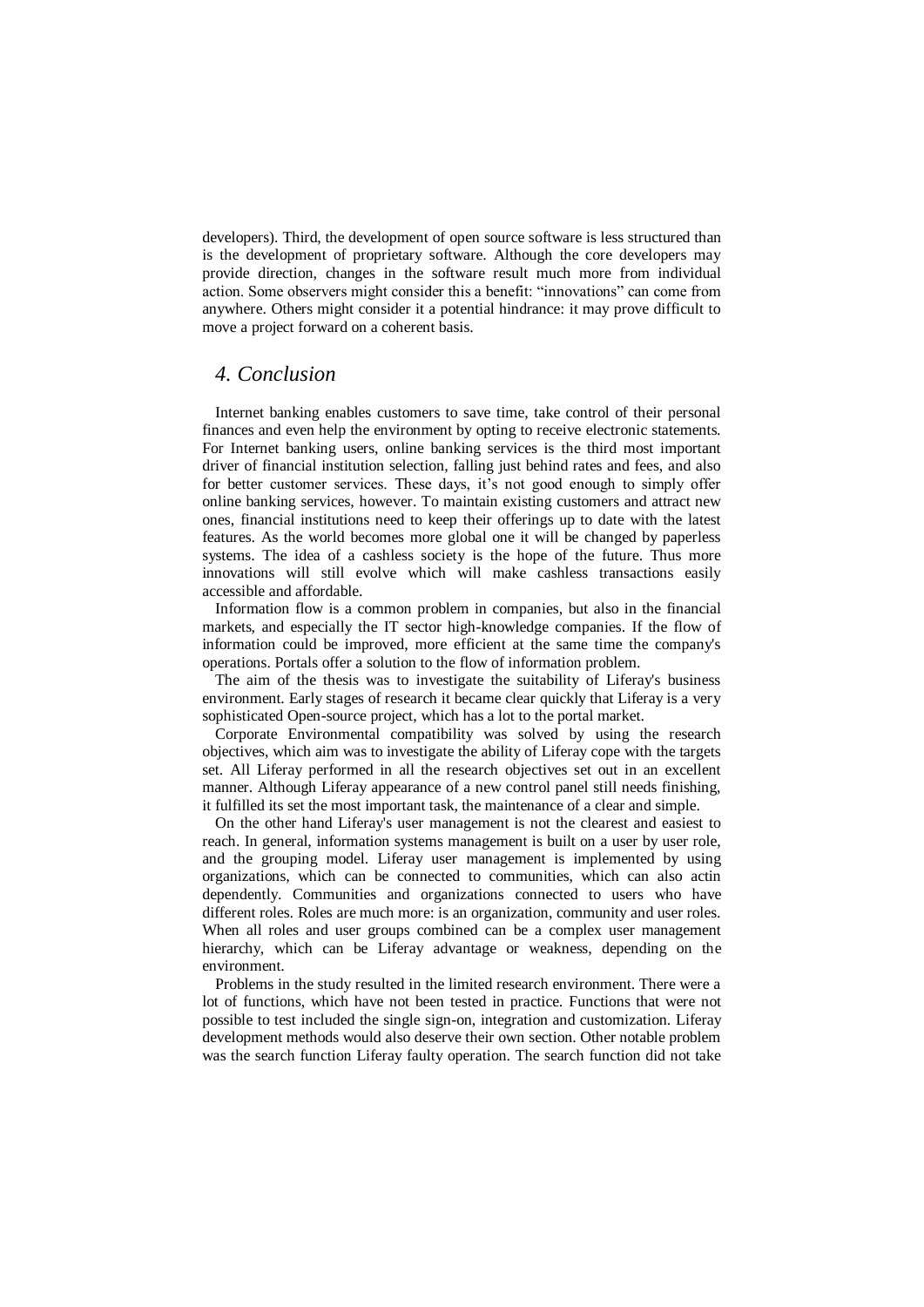enough into account the effective content restrictions. As a result, the search seemed to prohibited content, and at the same time formed a security problem. Liferay problems were the lack of documentation and performance problems. These problems must be prepared.

Liferay should be reserved for powerful enough for the server. Efficient server need to be studied along with techniques for Liferay's performance can be improved. Liferay's performance is not optimized for this thesis. Documentation problems in turn, make it difficult to test. Documentation of problems because developers can to go to a lot of time understanding the structure of Liferay, and it will develop their own portlets can take a long time.

While electronic banking can provide a number of benefits for customers and new business opportunities for banks, it exacerbates traditional banking risks. Even though considerable work has been done in some countries in adapting banking and supervision regulations, continuous vigilance and revisions will be essential as the scope of e-banking increases. In particular, there is still a need to establish greater harmonization and coordination at the international level. Moreover, the ease with which capital can potentially be moved between banks and across borders in an electronic environment creates a greater sensitivity to economic policy management. To understand the impact of e-banking on the conduct of economic policy, policymakers need a solid analytical foundation. Without one, the markets will provide the answer, possibly at a high economic cost. Further research on policy-related issues in the period ahead is therefore critical of Multi methodology is desirable and feasible because it gives a more complete view, and because the requirement during the different phases of the intervention (or research project) make very specific demands on a general methodology. While it is demanding, it is more effective to choose the right tool for the job at hand. It can be used when you want to build from one phase of research to another. You may first want to explore the data qualitatively to develop an instrument or to identify variables to test in a later quantitative study. You engage in a mixed methods study when you want to follow up a quantitative study with a qualitative one to obtain more detailed specific information.



Figure 1 There's a Payment method facade.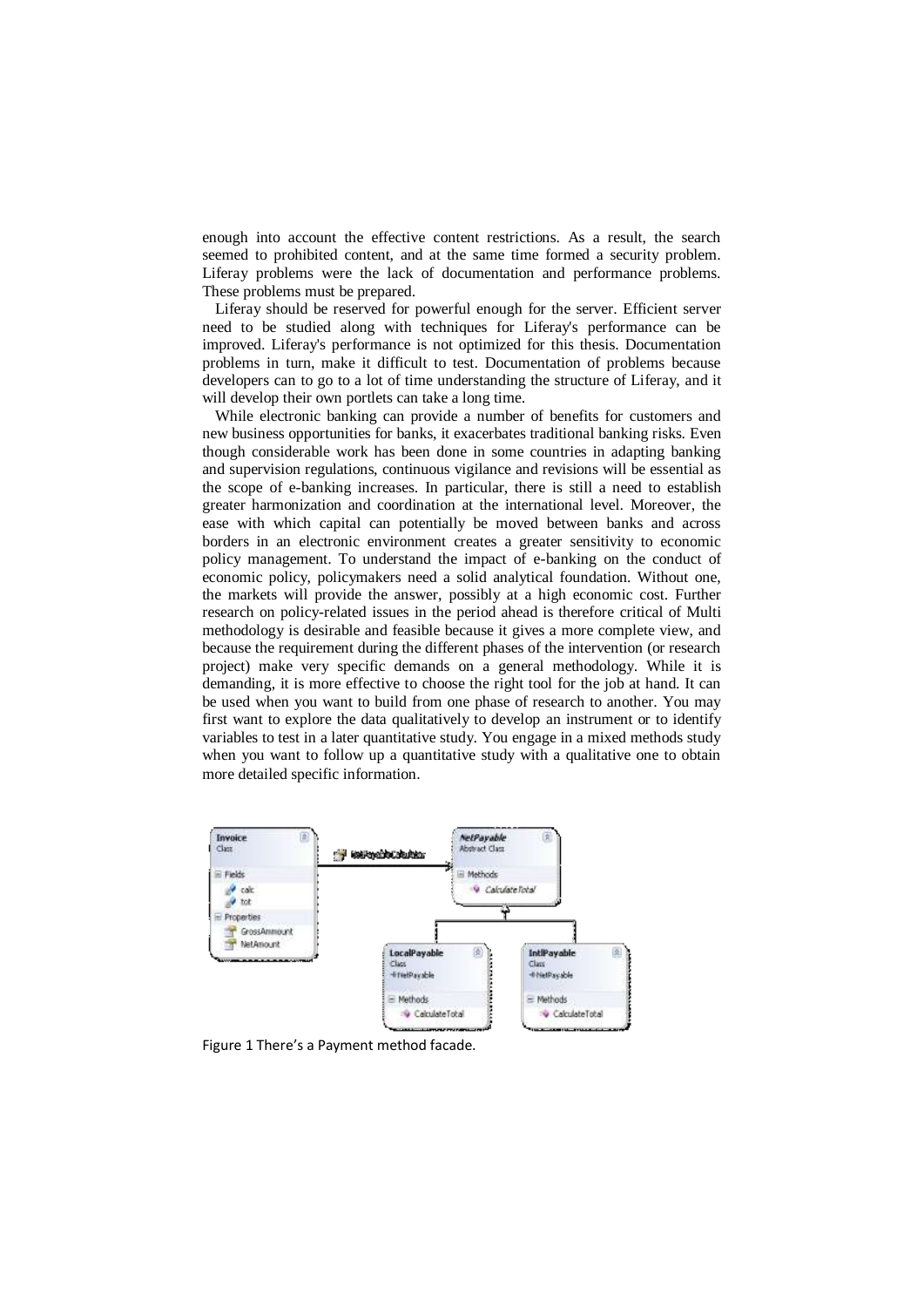#### *References*

- [1] Creswell, John (2004). Educational Research: Planning, Conducting, and Evaluating Quantitative and Qualitative Research. Prentice Hall. ISBN 9780131127906.
- [2] Onwuegbuzie, Anthony and Leech, 2005
- [3[\] http://www.dedoose.com](http://www.dedoose.com/) (seen:2.4.2012)
- [4] Lieber, E., & Weisner T. S. (2010). Meeting the Practical Challenges of Mixed Methods Research. In A. Tashakkori & C. Teddlie (Eds.), Mixed Methods in Social & Behavioral Research 2nd Ed., (pp. 559-611). Thousand Oaks, CA; SAGE Publications.
- [5] Lieber, E., Weisner, T. S., & Presley, M. (2003). EthnoNotes: An Internet-Based Field Note Management Tool. Field Methods, 15(4), 405-425.
- [6] [King, J.L] Applegate L.M. King, J.L "Rigor and Relevance: Careers on the Line," MIS Quarterly (23:1), 1999, pp. 17-18.
- [7] [Bank for International Settlements], Basel Committee on Banking Supervision, 2000, "Electronic Banking Group Initiatives and White Papers," October (Basel); http://www.bis.org/publ/bcbs76.htm
- 8. [Benjamin M. Friedman, 2000] "Decoupling at the Margin: The Threat to Monetary Policy from the Electronic Revolution in Banking," International Finance, Vol. 3, pp. 261-72.
- 9. Bauer, C. and Colgan, J. (2001), Planning for electronic commerce strategy: an explanatory study from the financial services sector, Logistics Information Management, Vol. 14 No. 1/2, pp. 24-32
- 10. Baumgartne,r H. and Steenkamp J.-B.E.M. (1996), Exploratory consumer buying behavior: Conceptualization and measurement, International Journal of Research in Marketing, Vol.13 No. 2, pp. 121-137
- 11. [Baylor, A.L. (2001)], A U-shaped model for the development of intuition by level of expertise, New Ideas in Psychology, Vol. 19 No. 3, pp. 237-244.
- 12. [Beckett, A., Hewer, P. and Howcroft, B. (2000)], An exposition of consumer behaviour in the financial services industry, International Journal of Bank Marketing, Vol. 18 No. 1.
- 13. [Beck] Beck K., "Extreme Programming Explained", Addison-Wesley, 1999 [Berners-Lee, T., Cailliau, R., Luotonen, R.A., Nielsen, H.F. & Secret, A. 1994] The World Wide Web. Communications of the ACM 37 (8), 76-82.
- 14. [Brown] Brown, C.V. and Vessey, I. "ERP Implementation Approaches: Toward a Contingency Framework," Proceedings of the International Conference on Information Systems (ICIS), Charlotte, North Carolina, 1999, pp. 441-416. 52 R.L.I.M.S. Vol. 2, May 2001
- 15. [Chan] Chan Brian, http://www.sanjeevg.com/2009/03/liferay-portal-review.html [linked 02.10.2011]." Liferay Portal was first developed in the year 2000 by Brian Chan as an open source project with the objective of providing an inexpensive collaborative portal to non-profit organization".
- 16. [Darke, Shanks, Broadbent] Darke, P., Shanks, G. and Broadbent M., "Successfully Completing Case Study Research – Combining Rigour, Relevance And Pragmatism," Information Systems Journal (8:4) 1998, pp. 273-289.
- 17. [Davenport, Markus] Davenport, T.H. and Markus, M.L. "Rigor Vs. Relevance Revisited: Response to Benbasat and Zmud," MIS Quarterly (23:1), 1999, pp. 19-23.
- 18. [Davenport,2000] Davenport, T.H. Mission Critical: Realizing the Promise of Enterprise Systems, Harvard Business School Press, Boston, Massachusetts, 2000.
- 19. [Creswell] Creswell, J.W. (2008). Educational research:" Planning, conducting, and evaluating quantitative and qualitative research "(3rd). Upper Saddle River, NJ: Prentice Hall. 2008 ISBN: 10 0136135501 (pages 8-9)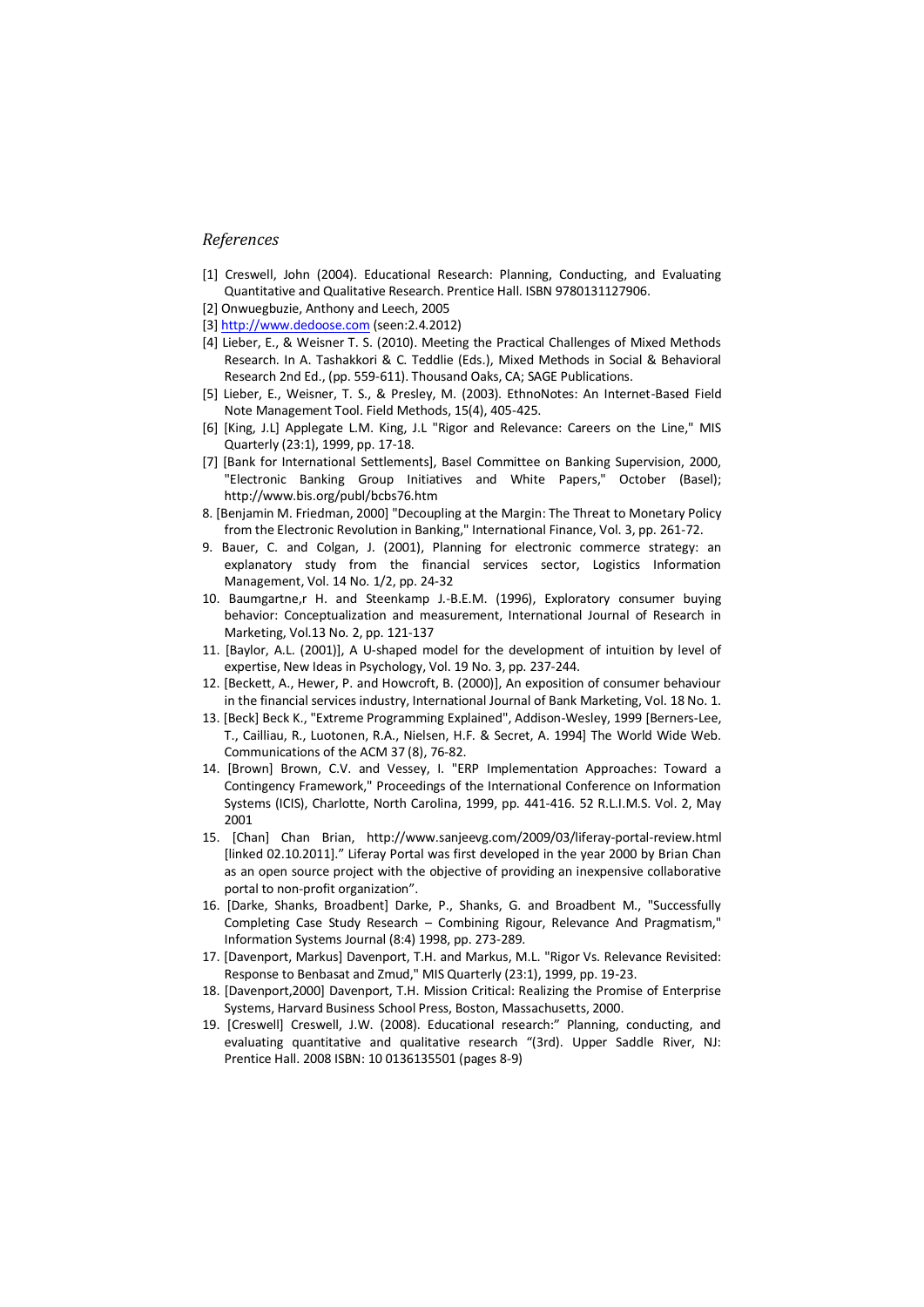- 20. [Doll] Doll, W.J. and Torkzadeh G. "The Relationship of MIS Steering Committees to Size of Firm and Formalization of MIS Planning," Communications of the ACM (30:11), 1987, pp. 972-978.
- 21. [Drury] Drury D.H. "An evaluation of data processing steering committees," MIS Quarterly (8:4), 1984, pp. 257-266.
- 22. [Flyvbjerg ] Flyvbjerg Bent, 2006, "Five Misunderstandings about Case Study Research." Qualitative Inquiry, vol. 12, no. 2, April, pp. 219-245.
- 23. [Forrester Research 2000] Internet WWW page at URL: http://www.forrester.com. Version current as of September 2000.
- 24. [M. Fowler] M. Fowler et. al., "Refactoring: Improving the Design of Existing Code", Addison-Wesley, 1999.
- 25. [Gauch, Jr., H.G. (2003)], Scientific method in practice. Cambridge, UK: Cambridge University Press. 2003 ISBN: 0 521 81689 0.
- 26. [Glass] Glass R., "Maintenance: Less is not More", IEEE Software July/August 1998
- 27. [Gutiérrez Carlos, Alarcos Research Group, Mario Piattini] Web Services Enterprise Security Architecture: A Case Study.
- 28. [Highsmith ] J. Highsmith, "Adaptive Software Development", Dorset House Publishing, 1999
- 29. [Hatcher & Loughran] Java Development with Ant by Erik Hatcher and Steve Loughran (Manning, 2002).
- 30. [Hughes, G.D. 1971]. Attitude measurement for marketing strategies. Glenview, IL: Scot, Foresman and Company.
- 31. [Hughes, T. (2001)], Market orientation and the response of UK financial services companies to changes in market conditions as a result of e-commerce, International Journal of Bank Marketing, Vol. 19 No. 6, pp. 222-231
- 32. [Karjaluoto, H. 2001] Measuring attitudes towards Internet banking: Empirical evidence from Finland. Proceedings of the European Marketing Academy Conference. Bergen, Norway, May 8-11, 2001.
- 33. [Karjaluoto, H. & Mattila, M. 2001] Security challenges of Internet Banking consumers' opinion of security. University of Jyväskylä (not published).
- 34. [Karjaluoto, H., Mattila, M. & Pento, T. 2002a] Electronic banking in Finland consumer beliefs and reactions to a new delivery channel. Journal of Financial Services Marketing 6 (4), forthcoming.
- 35. [Karjaluoto, H., Mattila, M. & Pento, T. 2002b.] Factors underlying attitude formation toward Internet banking. Paper under review with the European Journal of Marketing.
- 36. [Kuusela, H., Spence, M. T. and Kanto, A. J. (1998)], Expertise effects on prochoice decision processes and final outcomes – A protocol analysis, European Journal of Marketing, Vol. 32 No. 5/6, pp. 559-576
- 37. [Lamnek] Lamnek Siegfried. Qualitative Sozialforschung. Lehrbuch. Beltz Verlag. Weihnhein, Basel, 2005
- 38. [Lehman] M. Lehman and L. Belady, "Program Evolution: Processes of Software Change", Academic Press, 1985
- 39. [Lee] Lee, A.S. "Rigor and Relevance in MIS Research: Beyond the Approach of Positivism Alone," MIS Quarterly (23:1), 1999, pp. 29-33.
- 40. [Liferay, 2011] Liferay Portal is not only a portal platform. It also provides a 60+ applications and tools included in the form of portlets. These portlets are available out of the box or in plugins. http://www.liferay.com/web/guest/community/wiki/- /wiki/Main/Liferay+Portlets[referred, 02.10.2011]